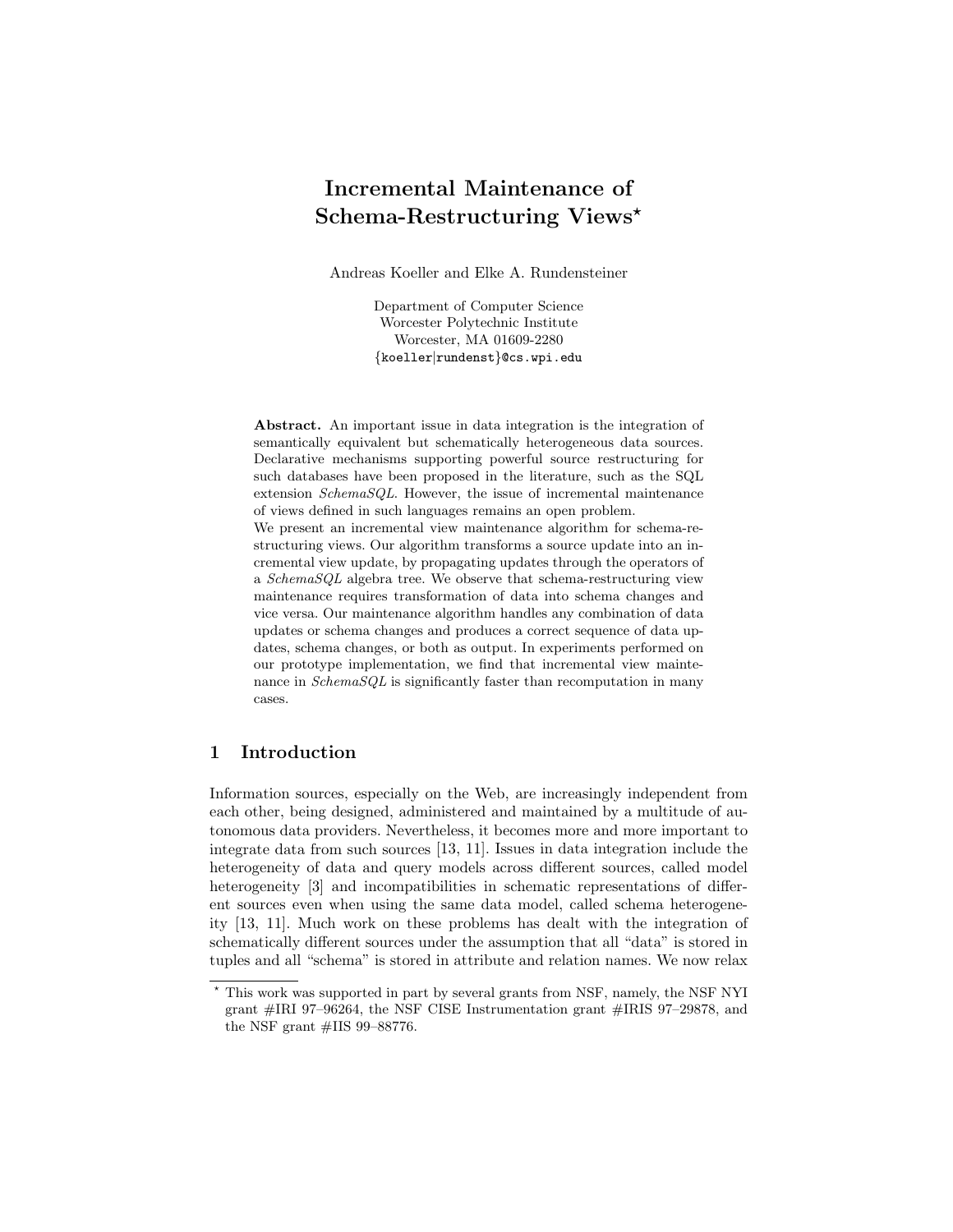this assumption and focus on the integration of heterogeneous sources under the assumption that schema elements may express data and vice versa.

One recent promising approach at overcoming such schematic heterogeneity are schema-restructuring query languages, such as  $SchemaSQL$ , an  $SQL$ extension devised by Lakshmanan et al.  $[11, 12]$ . Other proposals include IDL by Krishnamurthy et al. [9] and HiLog [2]. These languages, in particular  $Schema SQL$ , support querying schema (such as lists of attribute or relation names) in SQL-like queries and also to use sets of values obtained from  $data \ tuples$  as schema in the output relation. This extension leads to more powerful query languages, effectively achieving a transformation of semantically equivalent but syntactically different schemas  $[11]$  into each other.

Previous work on integration used either SQL-views, if the underlying schema agreed with what was needed in the view schema  $[14]$ , or translation programs written in a programming language to reorganize source data  $[3]$ . We propose to use *views* defined in schema-restructuring languages in a way analogous to SQLviews. This makes it possible to include a larger class of information sources into an information system using a query language as the integration mechanism. This concept is much simpler and more flexible than ad-hoc "wrappers" that would have to be implemented for each data source. It is also possible to use or adapt query optimization techniques for such an architecture.

However, such an integration strategy raises the issue of maintaining schemarestructuring views, which is an open problem. As updates occur frequently in any database system, view maintenance is an important topic [1]. View maintenance in a restructuring view is different from SQL view maintenance, due to the disappearance of the distinction between data and schema, leading to new classes of updates and update transformations. In this paper, we present the first incremental maintenance strategy for a schema-restructuring view language, using  $SchemaSOL$  as an example  $\mathcal{S}$ 

#### 1.1 Motivating Example

Consider the two relational schemas in Fig. 1 that are able to hold the same infor-<br>mation and can be mapped into each other using  $SchemaSQL$  queries. The view query restructures the input relations on the left side representing airlines into attributes of the output relations on the right side representing destinations. The arrow-operator  $(\rightarrow)$  attached to an element in the FROM-clause of a *Schema*- $SQL$ -query allows to query schema elements, giving  $SchemaSQL$  its meta-data restructuring power. Standing by itself, it refers to "all relation names in that restructuring power. Standing by itself, it refers to "all relations in that then<br>database" while attached to a relation name it means "all attribute names in database", while attached to a relation name it means "all attribute names in that relation".<br>Schemas $QL$  is also able to transform data into schema. For example, data

from the attribute Destination in the input schema is transformed into rela*tion names* in the output schema, and vice versa *attribute names* in the input (Business and Economy) are restructured into  $data$ .

Now consider an update to one of the base relations in our example. Let a tuple  $t$ (Destination  $\Rightarrow$  Berlin, Business  $\Rightarrow$  1400, Economy  $\Rightarrow$  610) be added to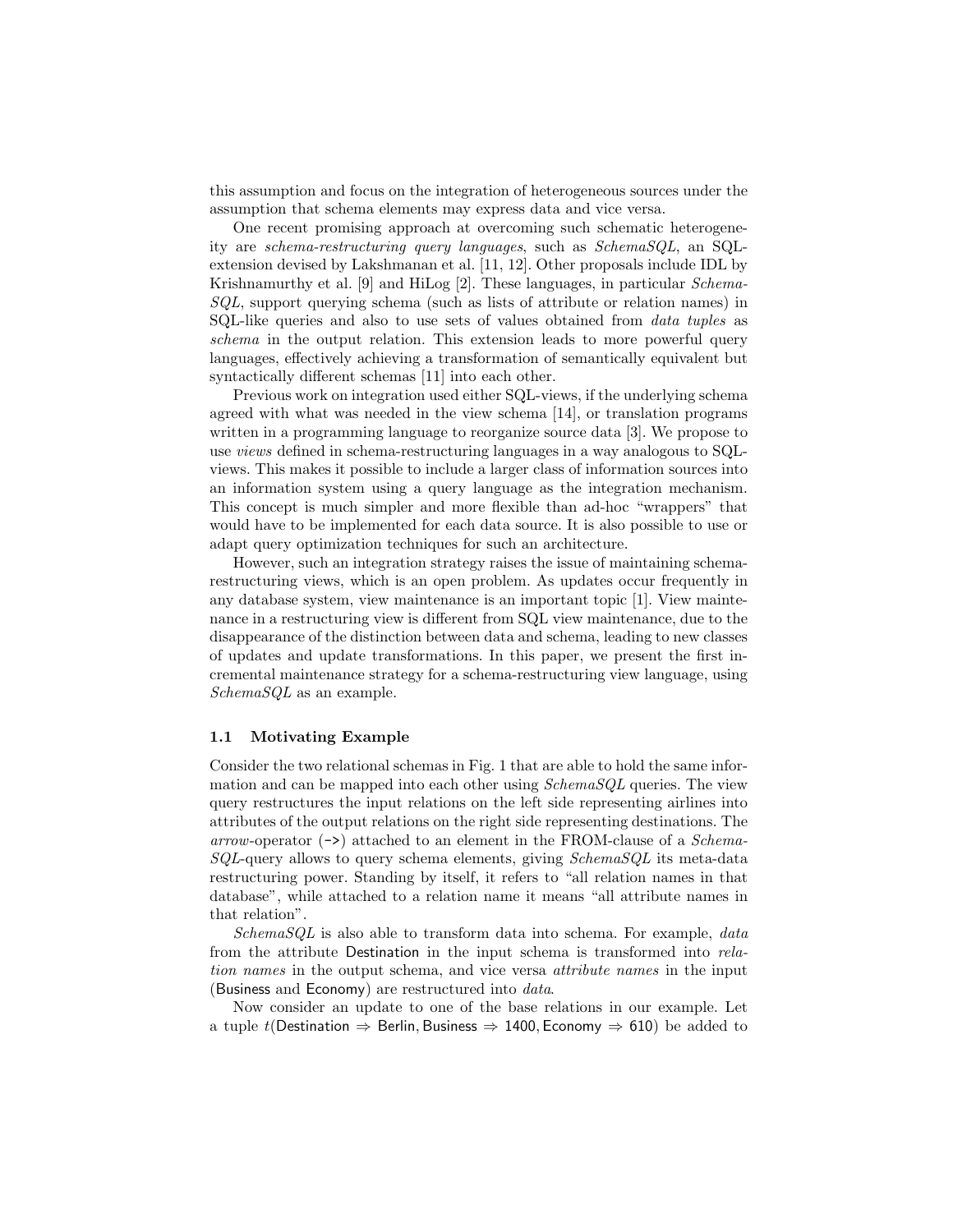|                              | BA   |     |               | create view                    |                 | LONDON        |         |
|------------------------------|------|-----|---------------|--------------------------------|-----------------|---------------|---------|
| Destination Business Economy |      |     |               | CITY(Class, AIRLINE) AS        | Class           | BAI           | LHI     |
| Paris                        | 1200 | 600 |               | select CLASS, FLIGHT. CLASS    |                 |               |         |
| London                       | 1100 | 475 |               | from                           | <b>Business</b> | $1100$ $null$ |         |
|                              |      |     | $\Rightarrow$ | -> AIRLINE.<br>AIRLINE FLIGHT, | Economy         |               | 475 500 |
|                              | LН   |     |               | AIRLINE-> CLASS.               |                 | <b>PARIS</b>  |         |
| Destination Business Economy |      |     |               | FLIGHT. Destination CITY       | Class           | ΒA            | LH.     |
| Paris                        | 1220 | 700 |               | where                          | Economy         |               | 600 700 |
| London                       | 1180 | 500 |               | CLASS<>'Destination' and       |                 |               |         |
|                              |      |     |               | FLIGHT CLASS $\leq$ 1100.      |                 |               |         |

Fig. 1. A Schema-Restructuring Query in SchemaSQL.

FLIGHT.CLASS CONTRACTOR

the base table LH (a **data update**). The change to the output would be the addition of a new relation Berlin (a **schema change**) with the same schema as the other two relations. This new relation would contain one tuple  $t$ (Type  $\Rightarrow$  Economy RA  $\Rightarrow null \cup \Rightarrow$  610) In this example a data undate is transformed Economy,  $BA \Rightarrow null$ ,  $LH \Rightarrow 610$ . In this example, a data update is transformed into a schema change, but all other combinations are also possible. The effect of the propagation of an update in such a query depends on numerous factors, such as the input schema, the view definition, the set of unique values in the attribute Destination across all input relations (city names), and the set of input relations (airline codes). For example, the propagation would also depend on whether other airlines offer a flight to Berlin in the Economy-class, since in that case the desired view relation already exists. case the desired view relation already exists.

We propose to use schema-restructuring *query* languages to define *views* over relational sources and we solve several new problems that arise, using  $SchemaSQL$ as an example. We observe that, due to the possible transformation of "schema" into "data" and vice-versa, we must not only consider data updates (DUs) for  $Schema SQL$ , but also schema changes (SCs). A consequence is that, as shown in this paper, using the standard approach of generating query expressions that compute some kind of "delta" relation  $\Delta$  between the old and the new view after an update is not sufficient, since the schema of  $\Delta$  would not be defined. Our algorithm in fact transforms an incoming (schema or data) update into a sequence of schema changes and/or data updates on the view extent.

The contributions of this work are as follows:  $(1)$  we identified the new prob- $Iem$  of schema-restructuring view maintenance,  $(2)$  we gave an algebra-based solution to the problem,  $(3)$  we proved this approach correct,  $(4)$  we implemented a prototype and assessed performance experimentally.

This work is different from previous approaches in view maintenance since the problem of view maintenance of schema-restructuring views is fundamentally different from the traditional view maintenance problem, as we argue in Sec.  $3.2$ . different from the traditional view maintenance problem, as we argue in Sec. 3.2.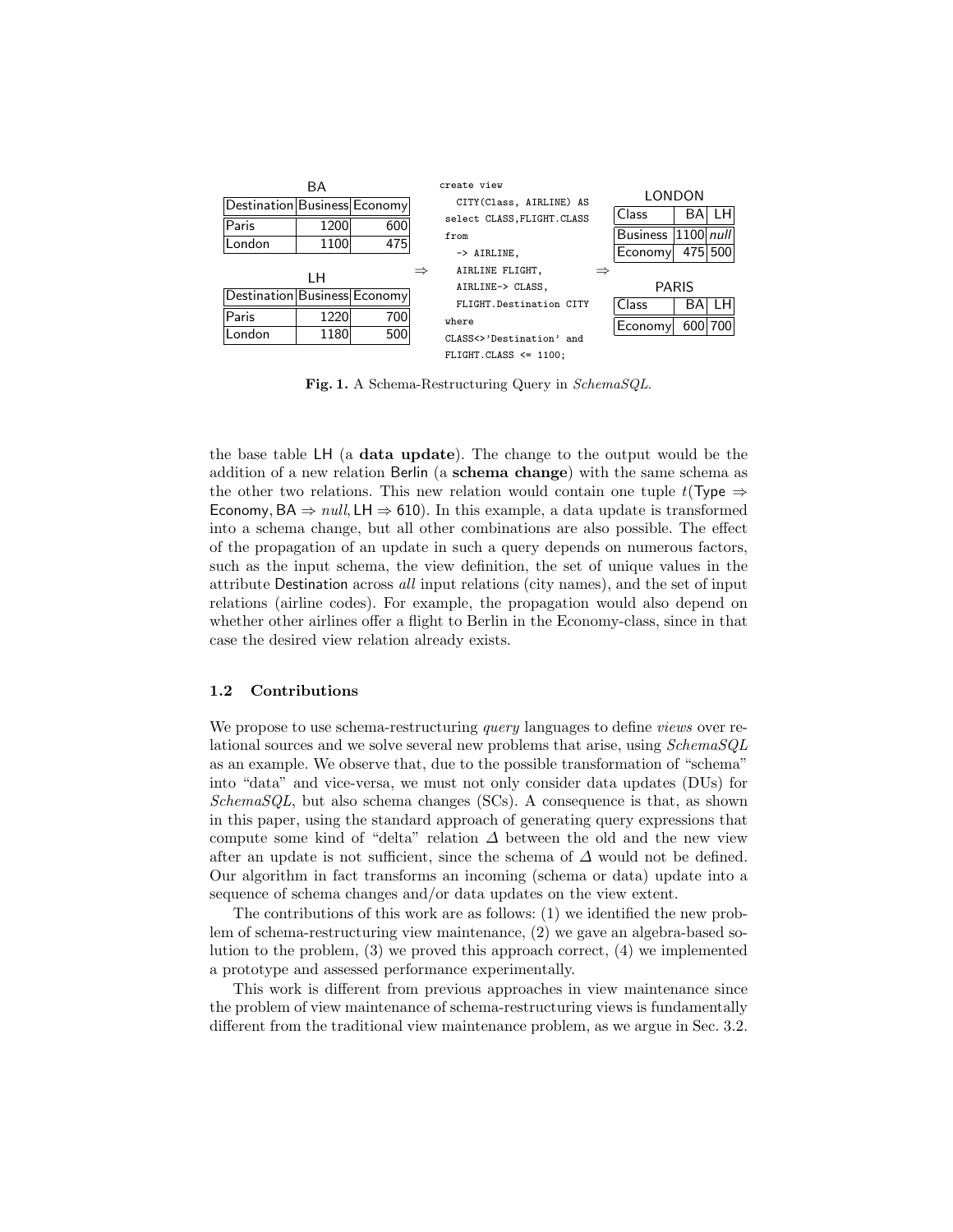### $\mathbf{1}$ .

Section 2 reviews some background on  $SchemaSQL$ , in particular the algebra<br>operators used in  $SchemaSQL$  evaluation. Section 3 explains our view maintenance strategy and Section 4 gives an outline of a proof for our approach. Finally, nance strategy and section 4 gives an outline or a proof for our approach. Finally, Sections 5 and 6 give related work and conclusions, respectively.

### 2 Background

### 2.1 SchemaSQL SchemaSQL

In relational databases it is possible to store equivalent data in different schemas that are incompatible when queried in SQL [13]. However, for information integration purposes it is desirable to combine data from such heterogeneous schemas. *SchemaSQL* is an SQL derivative designed by Lakshmanan et al. [11] which can be used to achieve schema-restructuring transformations of relational databases. In  $[12]$ , Lakshmanan et al. describe an extended algebra and algebra execution strategies to implement a  $Schema SQL$  query evaluation system. It extends the standard SQL algebra which uses operators such as  $\sigma(R)$ ,  $\pi(R)$ . and  $R \bowtie S$  by adding four operators named UNITE, FOLD, UNFOLD, and SPLIT originally introduced by Gyssens et al.  $[6]$  as part of their "Tabular Algebra". Lakshmanan et al. show that any  $Schema SQL$  query can be translated into this  $\mathbf{Q}$  and  $\mathbf{Q}$  and  $\mathbf{Q}$  and  $\mathbf{Q}$  and  $\mathbf{Q}$  and  $\mathbf{Q}$  and  $\mathbf{Q}$  are translated into the translated into the translated into the translated into the translated into the translated into the translated extended algebra.

**SchemaSQL Algebra Operators** We will give an overview over the four operators introduced in [12]. Due to space consideration, we will not give precise mathematical definitions but rather refer to our Technical Report [8]. Additionally, Lakshmanan's original definition has a slight ambiguity in the FOLD/UNFOLDoperator pair that we clarified below. The original SchemaSQL proposal can be supported as well, with slight changes in the update propagation scheme.

Examples for the four operators defined in this section can be found in Fig. 2. We will refer to the input relation of each operator as  $R$  and to the output relation We will refer to the input relation of each operator as R and to the output relations<br>as  $O$ 

**The Unite-Operator** is defined on a set of k relations  $R^* = \{R_1, \ldots, R_k\}$ <br>with attribute name a as an argument. The operator assumes input relations with attribute name  $a_p$  as an argument. The operator assumes input relations with identical schema and has as output one new relation  $Q$ .  $Q$  is constructed by taking the union of all input relations and adding a new attribute  $A_n$  whose values are the *relation names* of the input relations. In Fig. 2, the UNITE-operator values are the relation names of the input relations. In Fig. 2, the United-operators is defined over the set of relations BA, LH and has the attribute name Airline as its argument.<br>The Fold-Operator works on a relation  $R$  in which a set of attributes

must have the same domain. We denote the set of names of these attributes as  $A^* = \{a_1, \ldots, a_n\}$ . The operator takes as arguments the *names* of the pivot and data attributes as and  $a_i$  in its output relation. Furthermore, we require the attribute set  $A^*$  to satisfy a uniqueness constraint in order to avoid ambiguities<br>in the operator (this requirement is not explicit in [12]) in the operator (this requirement is not explicit in [12]).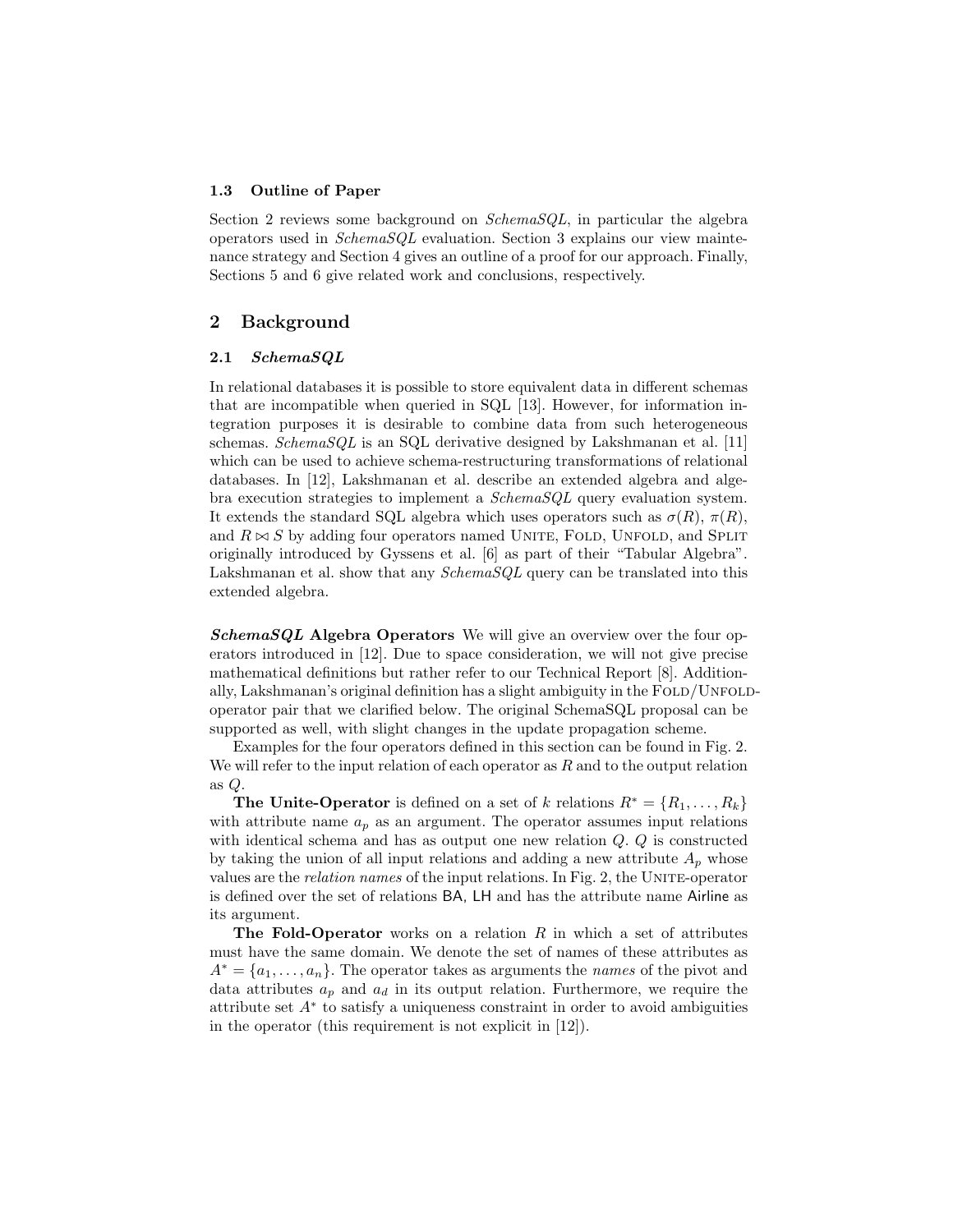|              |                                                                                 | <b>BA</b>           |                          |     |                                                   |    |              |      |                 | <b>LONDON</b>         |             |        |
|--------------|---------------------------------------------------------------------------------|---------------------|--------------------------|-----|---------------------------------------------------|----|--------------|------|-----------------|-----------------------|-------------|--------|
|              | Destination Business Economy                                                    |                     |                          |     |                                                   |    |              | Type |                 | BA LH                 |             |        |
| Paris        |                                                                                 | 1200                |                          | 600 |                                                   |    |              |      |                 | Business 1100 null    |             |        |
| London       |                                                                                 | 1100                |                          | 475 |                                                   |    |              |      | Economy         | 475 500               |             |        |
|              |                                                                                 | LН                  |                          |     |                                                   |    |              |      |                 | <b>PARIS</b>          |             |        |
|              | Destination Business Economy                                                    |                     |                          |     |                                                   |    |              | Type |                 | BA LH                 |             |        |
| Paris        |                                                                                 | 1220                |                          | 700 |                                                   |    |              |      | Economy         | 600 700               |             |        |
|              |                                                                                 |                     |                          |     |                                                   |    |              |      |                 |                       |             |        |
|              |                                                                                 | ⇓                   |                          |     |                                                   |    |              |      |                 |                       |             |        |
|              |                                                                                 | UNITE Airline       |                          |     |                                                   |    |              |      |                 | SPLIT Destination     |             |        |
|              |                                                                                 |                     |                          |     |                                                   |    |              |      |                 | ⇑                     |             |        |
|              |                                                                                 | <b>TMP_REL_0001</b> |                          |     |                                                   |    |              |      |                 | <b>TMP_REL_0004</b>   |             |        |
|              | Airline Destination Business Economy                                            |                     |                          |     |                                                   |    | Type         |      |                 | <b>Destination</b>    |             | BAI LH |
| <b>BA</b>    | Paris                                                                           |                     | 1200                     |     | 600                                               |    |              |      | Business London |                       | 1100 null   |        |
| ΒA           | London                                                                          |                     | 1100                     |     | 475                                               |    |              |      | Economy Paris   |                       | 600 700     |        |
| LН           | Paris                                                                           |                     | 1220                     |     | 700                                               |    |              |      | Economy London  |                       | 475 500     |        |
|              |                                                                                 |                     |                          |     |                                                   |    |              |      |                 |                       |             |        |
|              |                                                                                 |                     |                          |     |                                                   |    |              |      |                 |                       |             |        |
|              | $\textsc{FOLD}$ Type, $\textsc{Price}, \{\textsc{Business}, \textsc{Economy}\}$ |                     |                          |     |                                                   |    |              |      |                 | UNFOLD Airline, Price |             |        |
|              |                                                                                 | ⇓                   |                          |     |                                                   |    |              |      |                 | ⇑                     |             |        |
|              |                                                                                 | <b>TMP_REL_0002</b> |                          |     |                                                   |    |              |      |                 |                       |             |        |
| Airline Type |                                                                                 |                     | <b>Destination Price</b> |     |                                                   |    |              |      |                 | <b>TMP_REL_0003</b>   |             |        |
| BA           | <b>Business</b>                                                                 |                     | Paris 1200               |     |                                                   |    | Airline Type |      |                 | Destination Price     |             |        |
| BA           | <b>Business</b>                                                                 |                     | London 1100              |     |                                                   | BA |              |      | <b>Business</b> |                       | London 1100 |        |
| BA           | Economy                                                                         |                     | Paris                    | 600 |                                                   | BA |              |      | Economy         |                       | Paris       | 600    |
| ΒA           | Economy                                                                         |                     | London                   | 475 |                                                   | BA |              |      | Economy         |                       | London      | 475    |
| LН           | <b>Business</b>                                                                 |                     | Paris 1220               |     |                                                   | LН |              |      | Economy         |                       | Paris       | 700    |
| LН           | Economy                                                                         |                     | Paris                    | 700 |                                                   |    |              |      |                 |                       |             |        |
|              |                                                                                 |                     |                          |     |                                                   |    |              |      |                 |                       |             |        |
|              |                                                                                 |                     |                          |     | STANDARD-SQL-Operator                             |    |              |      |                 |                       |             |        |
|              |                                                                                 |                     | select *                 |     |                                                   |    |              |      |                 |                       |             |        |
|              |                                                                                 |                     |                          |     | from tmp_rel_0002<br>where price $\angle$ = 1100. |    |              |      |                 |                       |             |        |

Fig. 2. An Example Using All Four SchemaSQL Operators UNITE, FOLD, UNFOLD, SPLIT.

<u>where price  $\ddotsc$ </u>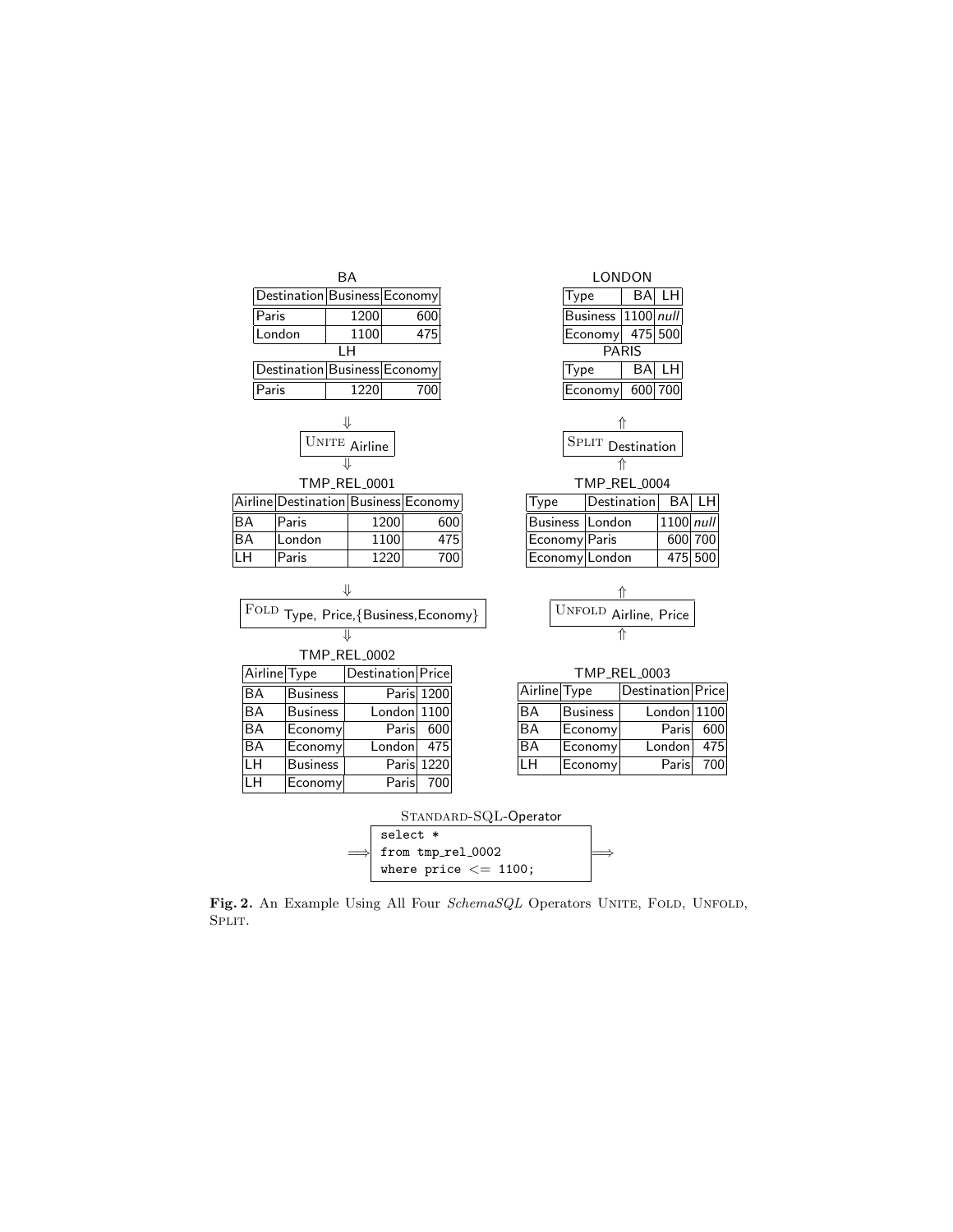The operator then takes all data values from the set  $A^*$  of related attributes, and sorts them into *one* new attribute  $a_d$ , introducing another new attribute  $a_p$  that holds the former attribute names. To motivate the above uniqueness constraint, note that its violation would require us to introduce multiple tuples in the output relation that differ only in their attribute  $a_d$ . The semantics of such tuples are not clear in a real-world application.

In Fig. 2, the FOLD-operator is defined on relation TMP-REL-0001 and has the arguments  $a_p = Type$ ,  $a_d = Price$ ,  $A^* = {Business, Economy}$ .<br>The Hnfold-Operator is the inverse of FOLD. It is defined on a relation

**The Unfold-Operator** is the inverse of FOLD. It is defined on a relation R and takes two attribute names  $a_p$ ,  $a_d$  from R as arguments. We call  $A_p$  the pivot attribute and  $A_d$  the data attribute. We also define  $A^*$  as the set of distinct values in  $A_p$ .<br>The schema of Q then consists of all attributes in R except the data and pivot

attribute, plus one attribute for each distinct data value in the pivot attribute. attribute, plus one attribute for each distinct data value in the pivot attribute.<br>Each tuple  $t'$  in  $\Omega$  is constructed by taking a tuple t in R and filling each new  $\frac{1}{2}$  in  $\frac{1}{2}$  is constructed by taking a tuple t in R and immig each new  $\frac{1}{2}$  is constructed by taking  $\frac{1}{2}$  in a tuple from R that has the *name*  $a_i$  as *value* in  $A_p$  (assuming an implicit conversion between names and  $\frac{1}{r}$  as  $\frac{1}{r}$  (assume  $\frac{1}{r}$  and  $\frac{1}{r}$  and  $\frac{1}{r}$  and  $\frac{1}{r}$  and  $\frac{1}{r}$  and  $\frac{1}{r}$  and  $\frac{1}{r}$  and  $\frac{1}{r}$  and  $\frac{1}{r}$  and  $\frac{1}{r}$  and  $\frac{1}{r}$  and  $\frac{1}{r}$  and  $\frac{1}{r}$  and  $\frac{1}{r}$ values as  $\frac{1}{4}$  above). The new attributes all  $\frac{1}{4}$  and  $\frac{1}{4}$  are domain Dd of the old  $\frac{1}{4}$ attribute  $A_d$ .<br>In Fig. 2, the UNFOLD-operator is defined over relation **TMP\_REL\_0003** and

takes as its arguments  $a_p =$  Airline and  $a_d =$  Price. The operator produces output by taking tuples from TMP\_REL\_0003, and filling the attributes representing airlines with values from the data attribute Price in TMP REL 0003, matching attribute names in the output relation with the values of the pivot attribute Airline in the input relation.

The Split-Operator is the inverse of the UNITE-operator. It takes as its argument the attribute name  $a_p$ . We define  $A^*$  as the set of unique values in  $A_p$ ,<br>similar to the UNFOLD-case. SplIT then transforms a single relation B into a set of  $k = |A_p|$  relations with the schema of R except for the pivot attribute  $A_p$ . We<br>require that A does not have NHLL-values. Split then breaks relation R into require that  $A_p$  does not have NULL-values. SPLIT then breaks relation R into k relations with the same schema, with the new relation names the k distinct values from R's attribute  $A_p$ .

In Fig. 2, the SPLIT-operator is defined over relation TMP\_REL\_0004, takes In Fig. 2, the Spirit-operator is defined over relation  $\sum_{n=1}^{\infty}$  Theorem (IQNDON) as the employment ap  $\frac{1}{p}$  = Defined by, and produces 2 tables names 2012 011 and Paris.

**SchemaSQL Query Evaluation** Similar to traditional SQL evaluation, [12] proposes a strategy for *SchemaSQL* query evaluation that first constructs and then processes an algebra query tree, leading to an efficient implementation of  $Schema SQL$  query evaluation over an SQL database system. In order to evaluate a  $SchemaSQL$  query, an algebra expression using standard relational algebra a  $\mathcal{L}_{\text{max}}$   $\mathcal{L}_{\text{max}}$  and  $\mathcal{L}_{\text{max}}$  and  $\mathcal{L}_{\text{max}}$  are  $\mathcal{L}_{\text{max}}$  and  $\mathcal{L}_{\text{max}}$  are  $\mathcal{L}_{\text{max}}$  and  $\mathcal{L}_{\text{max}}$  are  $\mathcal{L}_{\text{max}}$  and  $\mathcal{L}_{\text{max}}$  are  $\mathcal{L}_{\text{max}}$  and  $\mathcal{L}_{\text{max}}$  are  $\mathcal{L}_{$  $\frac{1}{2}$  the following form  $[19]$ . the following form [12]:

$$
V = \text{SPLIT}_a(\text{UNFOLD}_{b,c}(\pi_d(\sigma_{cond}(\text{FOLD}_{e_1,f_1,\bar{g_1}}(\text{UNITE}_h(R_1))) \times \dots \times \text{(1)}
$$
  

$$
\text{FOLD}_{e_m,f_m,g_m}(\text{UNITE}_h(R_m)))))
$$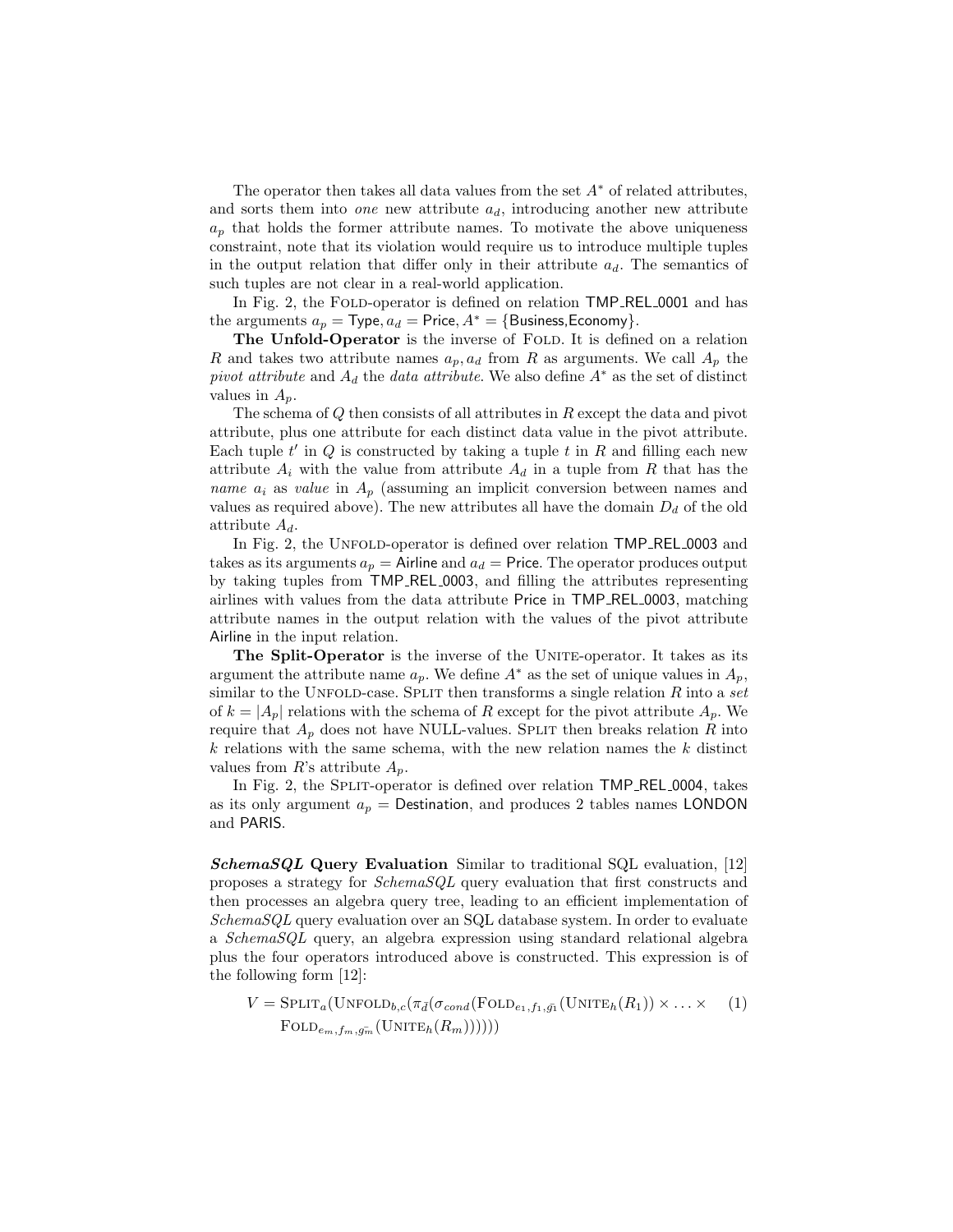with attribute names  $u, v, c, \epsilon_i, j_i, n_i$ , the sets of attribute names  $u$  and  $y_i$ , and<br>colocion prodicatos cond determined by the query. Any of the four *SchemaSOL* operators may not be needed for a particular query and would then be omit- $\overline{p}$  from the expression  $R$ .  $R$  are beso relations or in the case that the ted from the expression.  $R_1 \ldots R_m$  are base relations or, in the case that the expression contains a UNITE-operator sets of relations with equal schema

 $\frac{1}{\pi}$  The algebraic expression for our running example (Fig. 1) is: The algebraic expression for our running examples  $(5-9)$  is:

$$
V = \text{SPLIT} \text{Destination}(\text{UNFOLD} \text{Airline}, \text{Price}(\sigma \text{Price}_{1100}(\text{CDF} \text{DCE}))))
$$
\n
$$
\text{FOLD} \text{Type, Price, } \{\text{Business}, \text{Economy}\}(\text{UNITE} \text{Airline}(\text{BA}, \text{LH}))))
$$

This algebraic expression is then used to construct an algebra tree whose nodes are any of the four  $SchemaSQL$  operators or a "Standard-SQL"-operator (including the  $\pi$ ,  $\sigma$ , and  $\times$ -operators of the algebra expression) with standard relations "traveling" along its edges. The query is then evaluated by traversing the algebra "traveling" along its edges. The query is then evaluated by traversing the algebra  $\frac{1}{2}$  traditional SOL query evaluation  $\mathbf{C} = \mathbf{C} \mathbf{C} \mathbf{C}$ 

#### 3  $3^{\circ}$  The Schemas  $\frac{1}{3}$

### $\overline{\phantom{a}}$

The updates that can be propagated through  $SchemaSQL$  views can be grouped into two categories:  $Schema$  Changes  $(SC)$  and Data Updates  $(DU)$ . Schema changes are:  $add\text{-relation}(n, S)$ ,  $delete\text{-relation}(n)$ , rename-relation $(n, n')$  with relation names n n' and schema S and add-attribute(n, a) delete-attribute(n, a) relation names  $n, n'$  and schema S and add-attribute(r, a), delete-attribute(r, a),<br>rename-attribute(r, a, a') with r the name of the relation R that the attribute rename-attribute(r, a, a') with r the name of the relation R that the attribute named a belongs to,  $a'$  the new attribute name in the rename-case, and the notation otherwise as above. Data undates are any changes affecting a tuple notation otherwise as above. Data updates are any changes affecting a tuple (and not the schema of the relation), i.e.,  $add\text{-tuple}(r,t)$ ,  $delete\text{-tuple}(r,t)$ ,  $update\text{-}$  $\langle tuple(r, t, t') \rangle$ , with t and t' tuples in relation R with name r. Note that we consider *undate-tuple* as a basic undate type instead of breaking it down into consider *update-tuple* as a basic update type, instead of breaking it down into a delete-tuple and an add-tuple. An update-tuple update consists of two tuples, one representing an existing tuple in  $R$  and the other representing the values of that tuple after the update. This allows to keep relational integrity constraints that tuple after the update. This allows to keep relational integrity constraints valid that would otherwise be violated temporarily.

# 3.2 SchemaSQL Update Propagation vs. Relational View<br>Maintenance

Update propagation in  $SchemaSQL$ -views, as in any other view environment, consists in recording updates that occur in the input data and translating them into updates to the view extent. In incremental view maintenance for SQL  $[16, 5]$ , many update propagation mechanisms have been proposed. Their common feature is that the new view extent is obtained by first computing extent differences between the old view V and the new view V' and then adding them to or sub-<br>tracting them from the view i.e.  $V' - (V \nabla V) + \Delta V$  with  $\nabla V$  denoting some tracting them from the view, i.e.,  $V' = (V \backslash \nabla V) \cup \Delta V$ , with  $\nabla V$  denoting some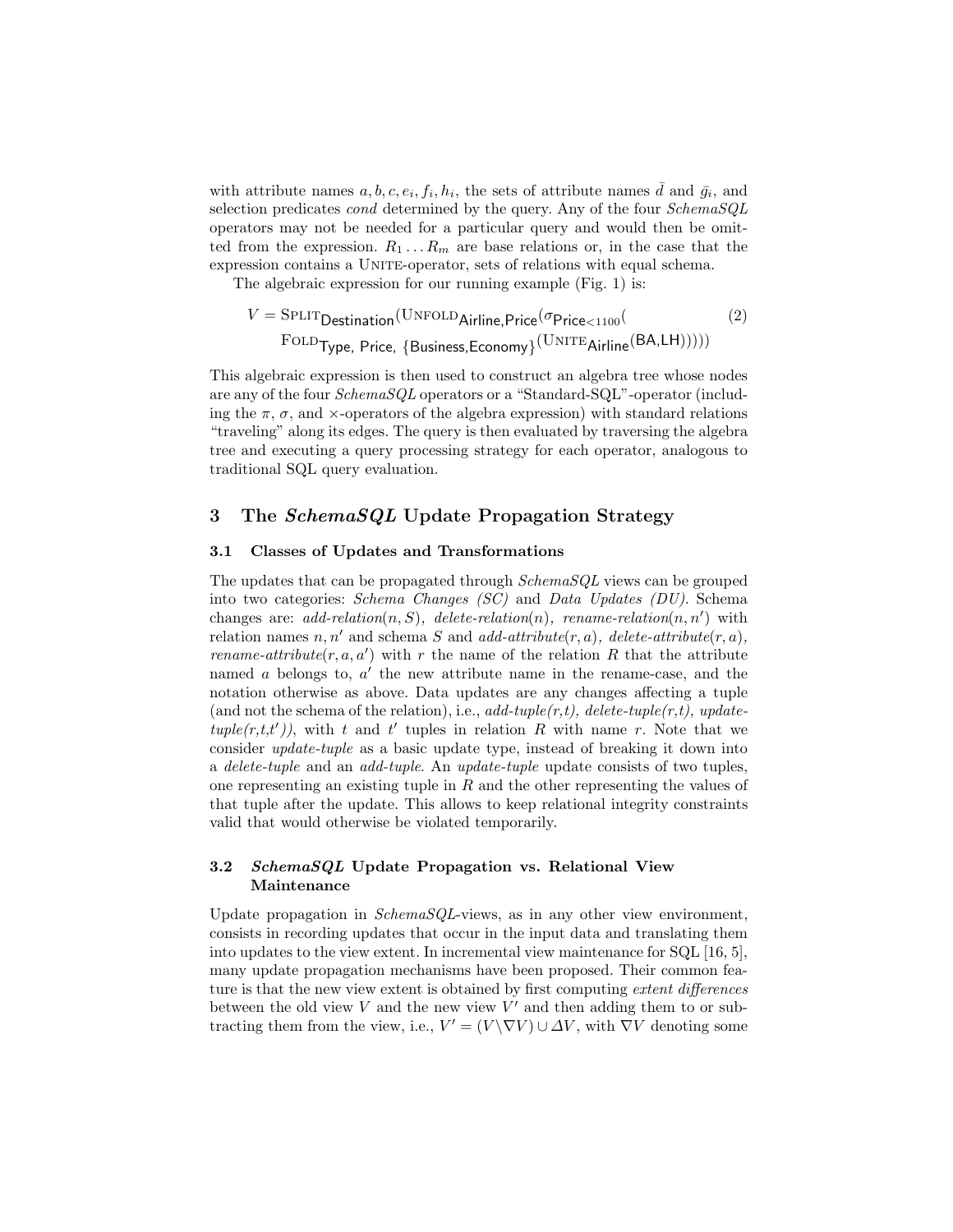set of tuples computed from the base relations that needs to be deleted from the view and  $\Delta V$  some set that needs to be added to the view [16].

In SchemaSQL, this mechanism leads to difficulties. If SchemaSQL views must propagate both schema and data updates, the schema of  $\Delta V$  or  $\nabla V$  does not propagate both schema and data updates, the schema of  $\Delta V$  or  $\nabla V$  does considering only data updates to the base relations, the new view  $V'$  may have<br>a different schema than  $V$ . That means the concept of set difference between the tuples of  $V'$  and  $V$  is not even meaningful. Thus, we must find a way to incorporate the concept of schema changes. For this purpose, we now introduce  $\frac{1}{1}$  in the corporation of  $\frac{1}{1}$  in the concept of schema changes. This purpose, we note that  $\frac{1}{1}$  is purposed.  $\alpha$  data structure  $\alpha$   $\alpha$   $\beta$  which represents a sequence of  $\alpha$ changes SC.

 $\Gamma$  and SC which represents the sets DU and SC which represent<br>all possible data updates and schema changes, respectively. A change  $c \in DU \cup$ <br>SC is **defined (or valid) on a given relation** B if one of the following  $SC$  is **defined (or valid) on a given relation**  $R$  if one of the following conditions holds:

- if  $c \in DU$ , the schema of the tuple added or deleted must be equal to the schema of R.
- $-$  if  $c ∈ SC$ , the object c is applied to (an attribute or relation) must exist (for delete-and undate-changes) or must not exist (for add-changes) in B delete- and update-changes) or must not exist (for add-changes) in R.

**Definition 2** (valid update sequence). A sequence of updates  $(c_1, \ldots, c_n)$ <br>with  $c_i \in DII \cup SC$  denoted by  $\partial R$  is called **valid for** R if for all i  $(1 \le i \le n)$ with  $c_i \in DU \cup SC$ , denoted by  $\partial R$ , is called **valid for** R if for all i  $(1 \lt i \leq n)$ ,<br>c. is defined on the relation  $R^{(i-1)}$  obtained by applying  $c_i$ ,  $c_i$ , to R  $c_i$  is defined on the relation  $R^{(i-1)}$  obtained by applying  $c_1, \ldots, c_{i-1}$  to R.

For simplicity, we will also use the notation  $\partial \omega$  to refer to a valid update sequence to the output table of an algebra operator  $\omega$ . Note that these definitions naturally extend to views, since views can also be seen as relational schemas. For an example, consider propagation of update add-tuple('Berlin', 1400, 610) to LH in Fig. 4 (p. 11). Having the value Berlin in the update tuple will lead to the addition of a new relation BERLIN in the output schema of the view—forming a sequence  $\partial V$  which contains both a schema change and a data update:  $\mathbf{v}$  which contains both a set which contains both a schema change and a data update:

> $\frac{1}{2}$  =  $\frac{1}{2}$   $\frac{1}{2}$   $\frac{1}{2}$   $\frac{1}{2}$   $\frac{1}{2}$   $\frac{1}{2}$   $\frac{1}{2}$   $\frac{1}{2}$   $\frac{1}{2}$   $\frac{1}{2}$   $\frac{1}{2}$   $\frac{1}{2}$   $\frac{1}{2}$   $\frac{1}{2}$   $\frac{1}{2}$   $\frac{1}{2}$   $\frac{1}{2}$   $\frac{1}{2}$   $\frac{1}{2}$   $\frac{1}{2}$   $\frac{1}{2}$ add-tuple(BERLIN),('Economy',num,620)))

The *add-relation*-update is valid since the relation BERLIN did not exist in the output schema before, and the *add-tuple*-update is valid since its schema agrees with the schema of relation BERLIN defined by the previous update. with the schema of relation BERLIN defined by the previous update.

#### 3.3 Overall Propagation Strategy

Given an *update sequence* implemented by a List data structure, our update propagation strategy works according to the algorithm in Fig. 3. Each node in the algebra tree has knowledge about the operator it represents. This operator is able to accept *one* input update and will generate a sequence of updates as is able to accept one input update and will generate a sequence of updates as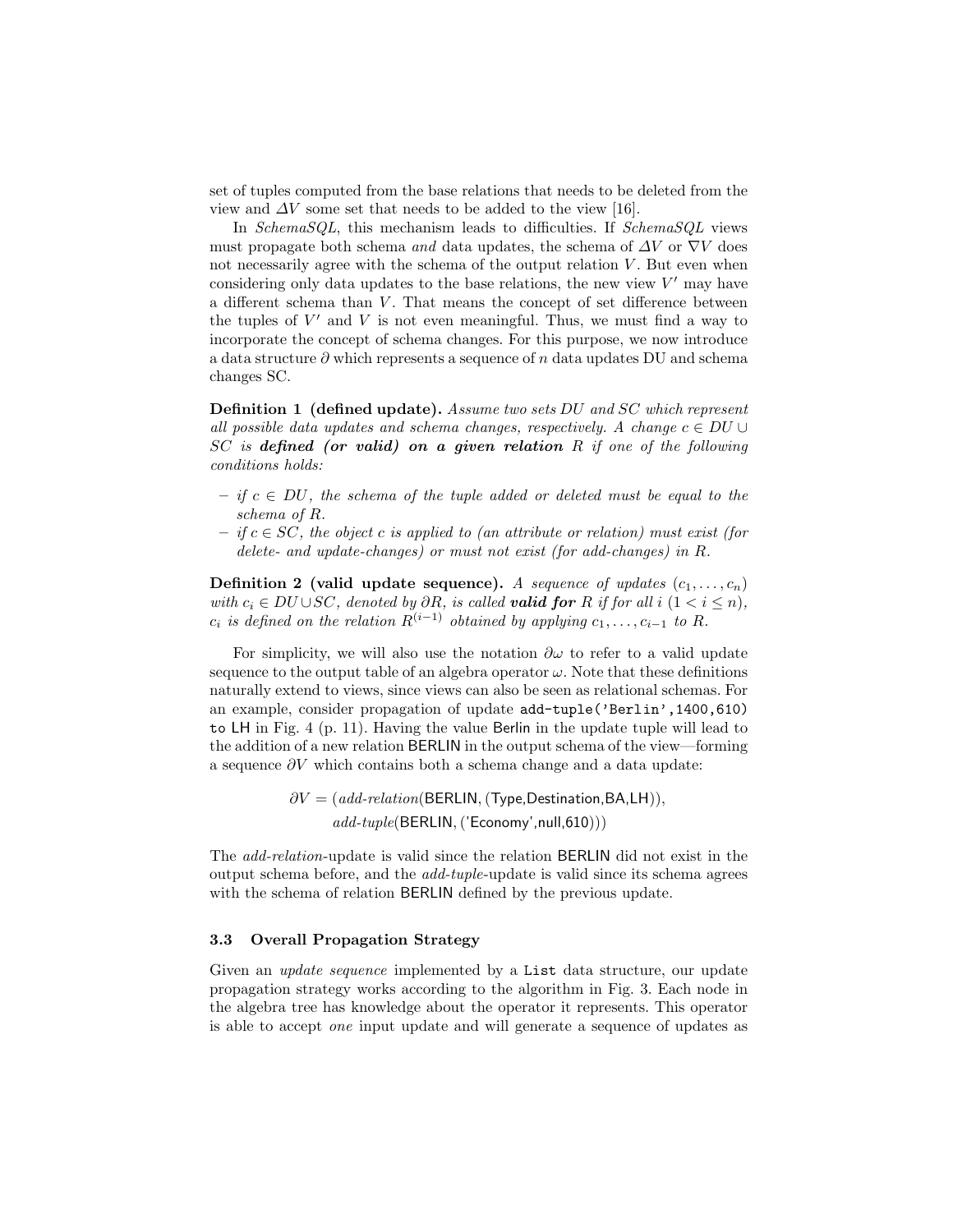```
f(x) = \text{List } r \leftarrow \emptyset, s \leftarrow \emptyset<br>
if (n \text{ is } \text{losf})if (n \text{ is leaf})<br>if (n \text{.operator} is affected by u)
                    \sum_{r \text{ } a \text{ } m \text{ } n}^{r}r_{\rm F}r.append(n.operator.operator.operator.operator.operator.operator.operator.operator.operator.operator.operator.operator.operator.operator.operator.operator.operator.operator.operator.operator.operator.operator.oper
         else
                   for(all children c<sub>i</sub> of n)<br>
\prime \ast s will change exactly once, see text \ast/
                              s.append(propagateUpdate(c_i, u))\textbf{for}(\textit{au} \textit{ upaates } u_i \textit{ in } s)<br>r annend(n operato
                              r. appear a(n. operator. operator Propagate(u_i))
```
Fig. 3. The SchemaSQL View Maintenance Algorithm

output. Each (leaf node) operator can also recognize whether it is affected by own input relation(s)). If it is not affected, it simply returns an empty update  $\frac{1}{2}$ own input relation(s)). If it is not affected, it simply returns an empty up date sequence.<br>After all the updates for the children of a node  $n$  are computed and collected

in a list (variable  $s$  in the algorithm in Fig. 3), they are propagated one-by-one through n. Each output update generated by the operator of n when processing an input update will be placed into one update sequence, all of which are concatenated into the final return sequence r (see Fig. 3,  $\leftarrow$  is the assignment<br>concretor) operator).<br>The algorithm performs a postorder traversal of the algebra tree. This ensures

that each operator processes input updates after all its children have already computed their output<sup>1</sup>. At each node n, an incoming update is translated into<br>an output sequence  $\partial p$  of length greater than or equal to 0 which is then propaan output sequence  $\partial n$  of length greater than or equal to 0 which is then propa-<br>gated to n's parent node. Since the algebra tree is connected and cycle-free (not considering joins of relations with themselves) all nodes will be visited exactly once. Also note that since updates occur only in one leaf at a time, only exactly one child of any node will have a non-empty update sequence to be propagated. That is, the first for-loop will find a non-empty addition to s only once per function call. After all nodes have been visited, the output of the algorithm will be an update sequence  $\partial V$  to the view V that we will prove to have an effect on be an update sequence ∂V to the view V that we will prove to have an effect on  $\mathbf{v}$  equivalent to recomputation.

### 3.4 Propagation of Updates through Individual SchemaSQL<br>Operators Operators

Since update propagation in our algorithm occurs at each operator in the algebra tree, we have to design a propagation strategy for each type of operator.

 $\frac{1 \text{ W}_0}{1 \text{ W}_0}$  or and considering consument undetes in this paper. We are not considering concurrent updates in this paper.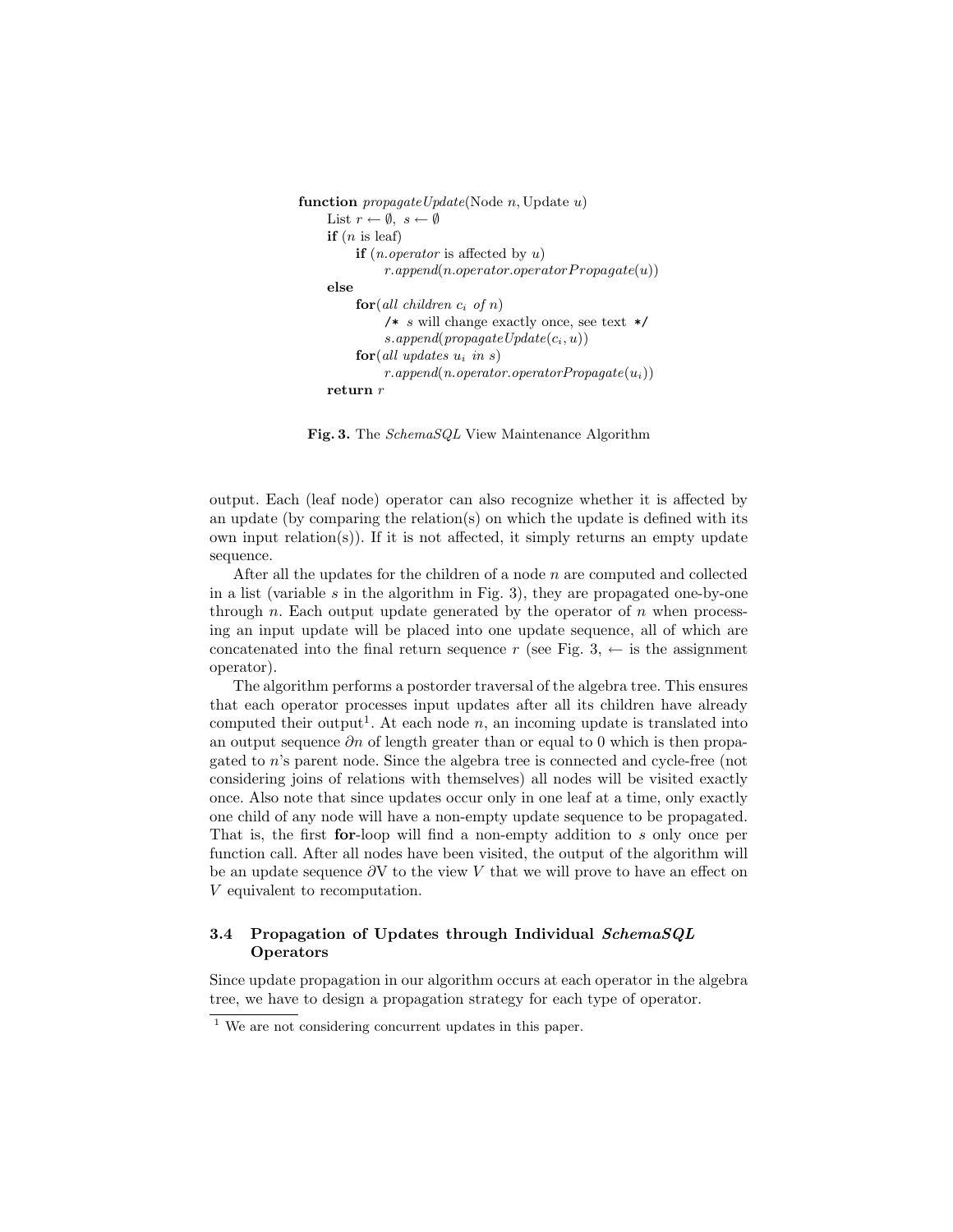**Propagation of Schema Changes through SQL Algebra Operators** The propagation of updates through standard SQL algebra nodes is simple. Deriving the update propagation for data updates is discussed in the literature on view maintenance  $[16, 5]$ . It remains to define update propagation for selection, projection, and cross-product operators under schema changes, as these are the only operators necessary for the types of queries discussed in this paper. In short, *delete-relation*-updates will make the output invalid, while other relation-updates do not affect the output. Attribute-updates are propagated by appropriate changes of update parameters or ignored if they do not affect the output. For example, a change *delete-attribute* $(r, a)$  would not be propagated through a projection operator  $\pi_{\bar{A}}$  if  $a \notin \bar{A}$ , and would be propagated as *delete-*<br>*attribute*(*c, a*) otherwise, with a the pame of the output relation of  $\pi_{\bar{A}}$ . We refer *attribute*(*q*, *a*) otherwise, with *q* the name of the output relation of  $\pi_{\bar{A}}$ . We refer to our technical report [8] for further details, as they are not important for the comprehension of this paper. comprehension of this paper.

**SchemaSQL Operators** In the appendix (Figs. 5–8), we give the update prop-<br>agation tables for the four *SchemaSQL* operators. In order to avoid repetitions in the notation, the cases for each update type are to be read in an "if-else"manner, i.e., the first case that matches a given update will be used for the update generation (and no other). Also, NULL-values are like other data values, except where stated otherwise.

Inspection of the update propagation tables shows several properties of our algorithm. For example, the view becomes invalid under some schema changes or data updates, mainly if an attribute or relation that was necessary to determine the output schema of the operator is deleted (e.g., when deleting the pivot or data attribute in UNFOLD). In the case of *rename*-schema changes (e.g., under rename-relation in FOLD), some operators change their parameters. Those are simple renames that do not affect operators otherwise. The operator will then  $\frac{1}{2}$  is the conormal structure of the operators of  $\frac{1}{2}$  and  $\frac{1}{2}$  there is a represent the operator  $\frac{1}{2}$  or  $\frac{1}{2}$  and  $\frac{1}{2}$  are  $\frac{1}{2}$  and  $\frac{1}{2}$  are  $\frac{1}{2}$  are  $\frac{1}{2}$  are  $\frac{1}{2}$   $\rightarrow$ ⇒.

### 3.5 Update Propagation Example

Continuing our running example, Fig. 4 gives an example for an update that is propagated through the  $SchemaSQL$ -algebra-tree in Fig. 2. All updates are computed by means of the propagation tables in the appendix.

The operators in Fig. 4 appear in boxes with their output attached below each box (SQL-statements according to our update tables in  $[8]$ ). The actual tuples added by these SQL-statements are shown in tabular form. The sending of updates to another operator is denoted by double arrows  $(\Uparrow)$ , while single<br>organization of SQL-statements into updates. We arrows (†) symbolize the transformation of SQL-statements into updates. We<br>are propagating an *add-tuple*-update to base relation LH. Algorithm *propaga* $teUpdate$  will perform a postorder tree traversal, i.e., process the deepest node (UNITE) first, and the root node (SPLIT) last. The operators are denoted by  $\omega_1$ (UNITE) first, and the root node (SPLIT) last. The operators are denoted by  $\omega_1$ <br>through  $\omega_1$  in order of their processing. First, the UNITE operator propagates through  $\omega_5$ , in order of their processing. First, the UNITE operator propagates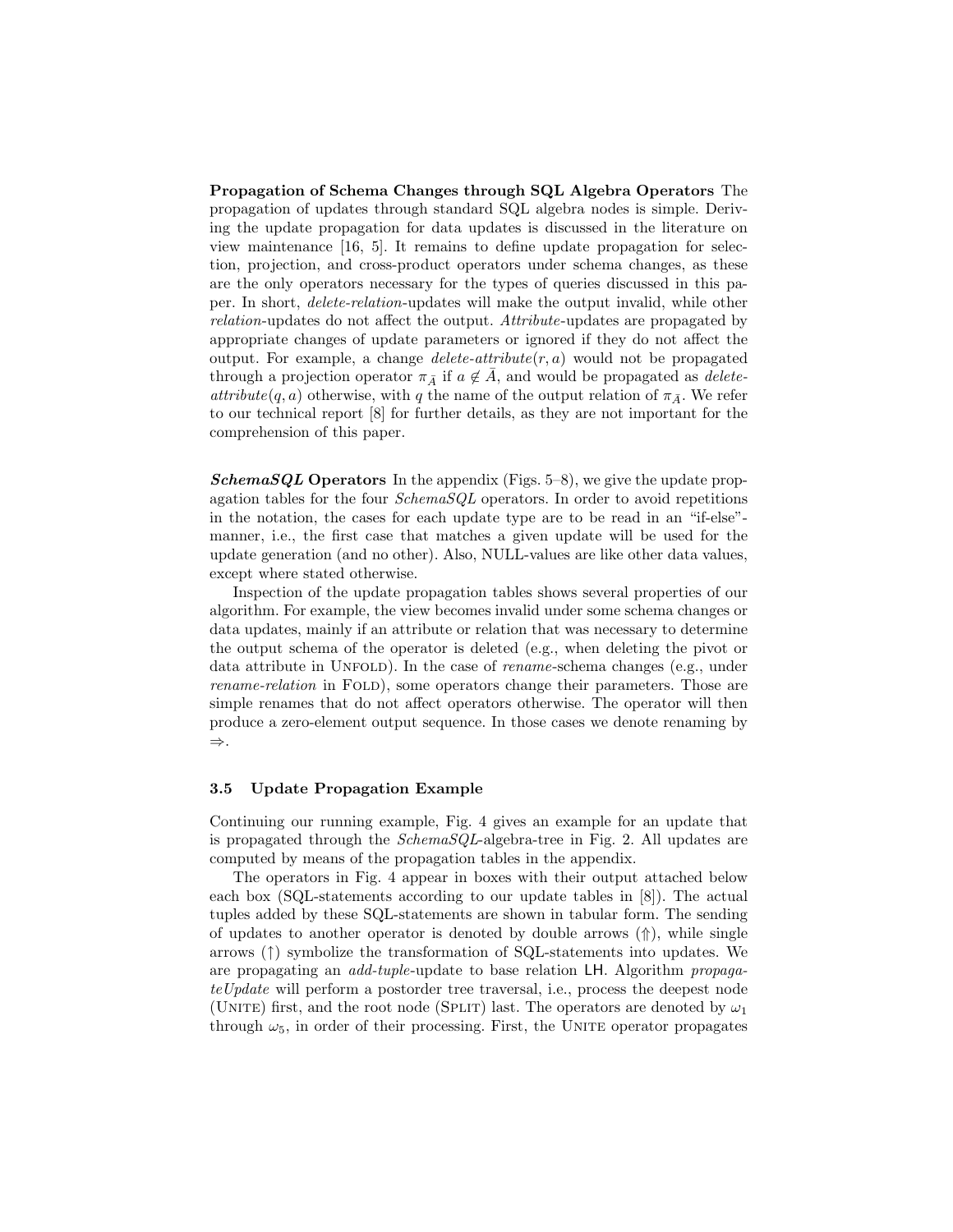

 $F - F$   $F - F$  were propagation in the View from  $F - F$ 

the incoming update into a one-element sequence  $\partial \omega_1$  of updates which is then used as input to the FOLD-operator. The FOLD-operator propagates its input into a two-element sequence  $\partial \omega_2$ , sent to the Standard SQL-operator. This operator then propagates each of the two updates separately, creating two sequences  $\partial \omega_{3}$  and  $\partial \omega_{3}$ , with 1 and 0 elements, respectively. Those sequences can simply be concatenated before the next operator's propagation is executed (Sec. 3.3), yielding  $\partial \omega_3$ . Since one update is not propagated due to the WHERE-condition in the Standard SQL-node, we have  $\partial \omega_3 = \partial \omega_{3_1}$ . UNFOLD now transforms its incoming one-element update sequence  $\partial \omega_3$  into another one-element sequence  $\partial \omega_4$  which becomes the input for the SPLIT-operator. This operator then creates the two-element final update sequence  $\partial V$ , consisting of an *add-relation* schema change followed by an *add-tuple* data update. change followed by an add-tuple data up defined by an add-tuple data update.

## 4 Correctness

Our update propagation strategy is equivalent to a stepwise evaluation of the algebraic expression constructed for a query. Each operator transforms its input algebraic expression constructed for a query. Each operator transforms its input<br>changes into a set of semantically equivalent output changes eventually leading changes into a set of semantically equivalent output changes, eventually leading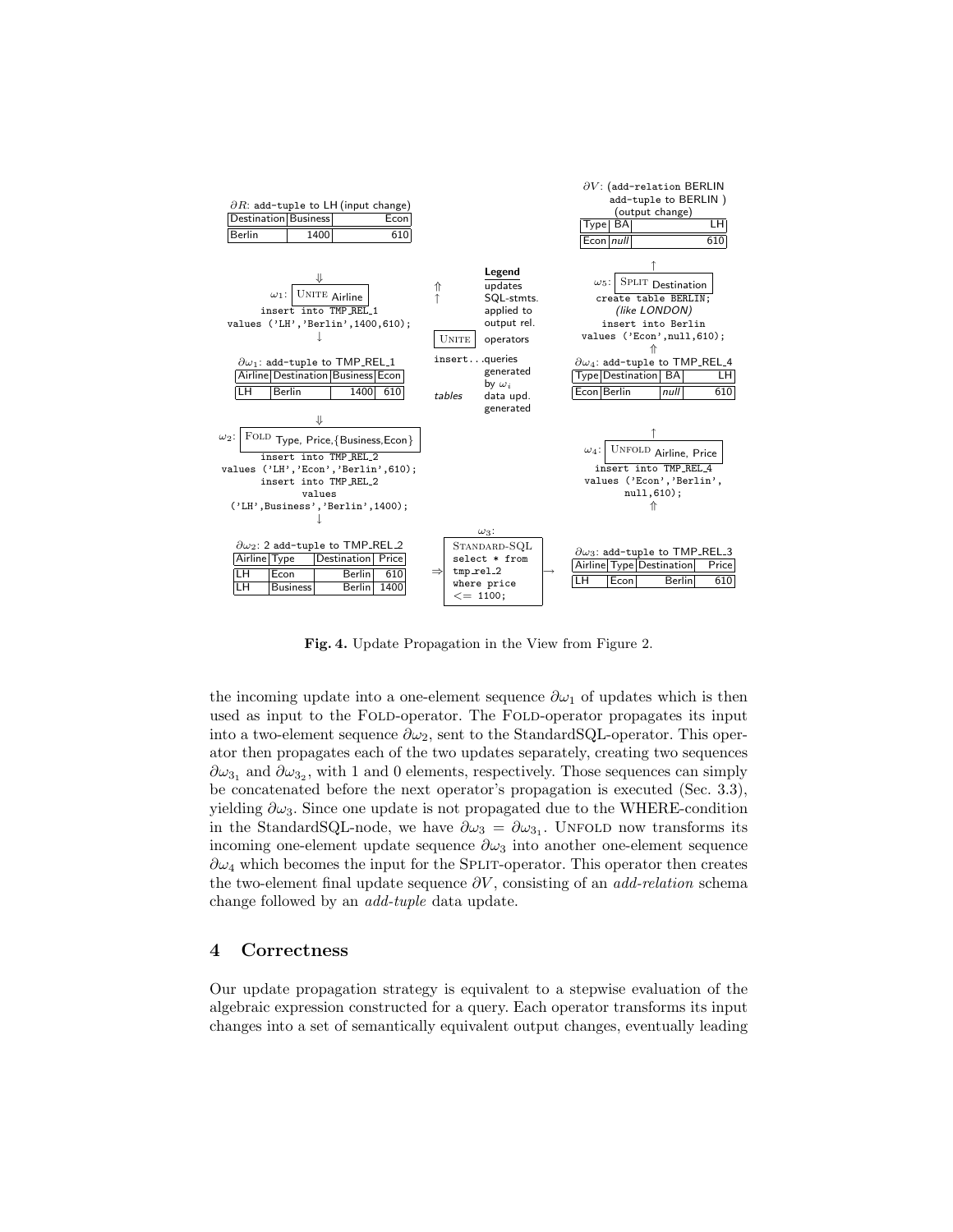to a set of changes that must be applied to the view to synchronize it with the

The structure of the algebra tree for a view depends only on the query, not on the base data [12]. The only changes to operators under base relation updates are possible changes of parameters (schema element names) inside the operators. An algebra operator cannot disappear or appear as the result of a base update. However, the entire view query may be rendered invalid, for example under some  $delete-relation$ -updates. delete-relation-updates.

a view defined over the set of base relations  $R_1, \ldots, R_p$ , and  $\Delta R_u \in \{DU, SC\}$  and  $u$  and  $u$  and  $u$  and  $u$  and  $u$  and  $u$  and  $u$  and  $u$  and  $u$  and  $u$  and  $u$  and  $u$  and  $u$  and  $u$  and  $u$  and  $u$  and  $u$  and update applied to one relation  $R_u$   $(1 \le u \le p)$ . Let  $R'_u$  be the relation  $R_u$  after the u be the recomputation. Furthermore, let<br>the Schamps of LRu Maintenance Algorithm as defined in Section 3.3 produce the SchemaSQL View Maintenance Algorithm as defined in Section 3.3 produce a change sequence  $\partial V$  that transforms view V into view V<sub>INC</sub>. Then, V<sub>KEC</sub> = V<sub>INC</sub>.

*Proof.* (Sketch) We only give the proof idea, the full proof can be found in [8]. We prove by first showing that each operator by itself propagates updates correctly, i.e., produces results equivalent to recomputation. We then prove overall correctness by induction over the unique path in the algebra tree from the algebra node (leaf) in which the update occured to the root of the tree.  $\Box$ 

# 5 Related Work

The integration of data stored in heterogeneous schemas has long been an object of intensive studies. The problem of schematic heterogeneity or different source capabilities is repeatedly encountered when attempting to integrate data. Some more recent examples are Garlic [17] and TSIMMIS [3]. Several logic-based languages have been developed to integrate heterogeneous data sources (e.g., SchemaLog  $[4]$ ). Some SQL-extensions have also been proposed, in particular,  $SchemaSQL$  [11] (see below).

Those approaches overcome different classes of schematic heterogeneities. However, the important class of schematic heterogeneities in semantically equivalent relational databases is often excluded from integration language proposals, and even if it is covered, the problem of incremental view maintenance in a view over an integrated schema is rarely discussed. Krishnamurthy et al. [9] were the first to recognize the importance of schematic discrepancies and developed a logic-based language called IDL to deal with such problems. Miller et al.  $[13]$ show that relational databases may contain equivalent information in different schemas and give a formal model (Schema Intension Graphs) to study such "semantic equivalence" of heterogeneous schemas. An overview over object-oriented approaches can be found in [15]. Pitoura  $et al.$  also discuss a number of OODBMS implementation that support views. However, none of the projects listed has a comprehensive incremental view maintenance strategy.

An important approach at integrating semantically equivalent schemas has been done by Gyssens et al. [6] and later by Lakshmanan, Sadri, and Subramanian [11, 12]. In [11], the authors present  $SchemaSQL$ , which is used as the manian  $[-1, -1]$ . In  $[-1]$ , the authors present Schemas $\sqrt{2}$ , which is used as the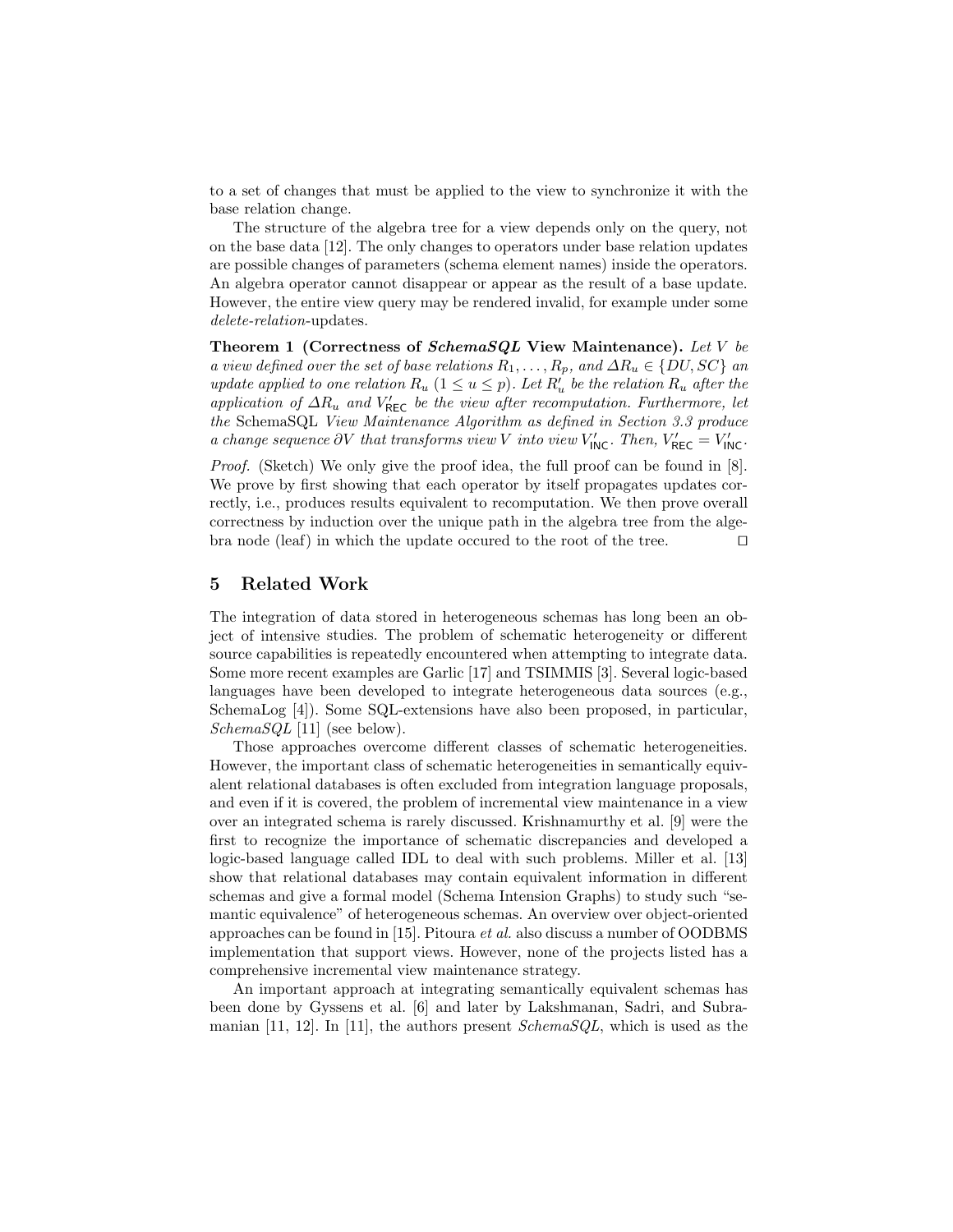basis for our work. *SchemaSQL* builds upon earlier work in SchemaLog [4]. It is a direct extension of SQL, with the added capability of querying and restructuring not only data, but also schema in relational databases, and transforming data into schema and vice-versa. Thus, using  $Schema SQL$  as a query language  $\frac{d}{dx}$  is the schema and vice-version  $\frac{d}{dx}$  and vice-versional data makes it possible to overcome schematic heterogeneities between relational data makes it possible to overcome schematic heterogeneities between relational data sources.<br>A second foundation of our work is the large body of work on incremental

view maintenance. Many algorithms for efficient and correct view maintenance for SQL-type queries have been proposed. One result, taking concurrency into account, is SWEEP [1]. Most of those approaches follow an *algorithmic* approach in that they propose algorithms to compute changes to a view.

Related to our work are also performance studies on incremental view maintenance algorithms. An early paper on measuring the performance of incremental view maintenance strategies is Hanson  $[7]$ . More recently, there are performance studies on some  $\overline{O}O$  view maintenance algorithms for example by Kuno et al. [10]. studies on some OO view maintenance algorithms for example by Kuno et al. [10].

#### 6 6 Conclusions

In this paper, we have proposed the first incremental view maintenance algo-<br>rithm for schema-restructuring views. We have shown that the traditional approach at incremental view maintenance—rewriting view queries and executing them against the source data—is not easy to adapt for such views, and that in addition it is necessary to include schema changes into the picture. We have solved this problem by defining an algebra-based update propagation scheme in which updates are propagated from the leaves to the root in the algebra tree corresponding to the query. We have also proved the correctness of the algorithm.

The update propagation strategy described in this paper has been implemented in Java on top of a  $SchemaSQL$  query evaluation module also written by us  $[8]$ . The algebra tree builder was constructed along the lines of  $[12]$ . Our experiments showed that for most queries and schemas, incremental maintenance performs significantly better than recomputation. A case in which incremental maintenance does not outperform recomputation occurs when a base update such as delete-relation is translated into a long sequence of single-tuple updates by one of the *SchemaSQL*-operators (up to one update per tuple in the deleted base relation). We plan to address this issue by introducing *update batches* as a has relative relationships in addition to individual data updates and schema changes.

In summary, we believe our work is a significant step towards supporting the integration of large yet schematically heterogeneous data sources into integrated environments such as data warehouses or information gathering applications, while allowing for incremental propagation of updates. One application that comes to mind is in a larger data integration environment such as  $EVE$  [14], in which the  $Schema SQL$  wrapper would help to integrate a new class of information sources into a view.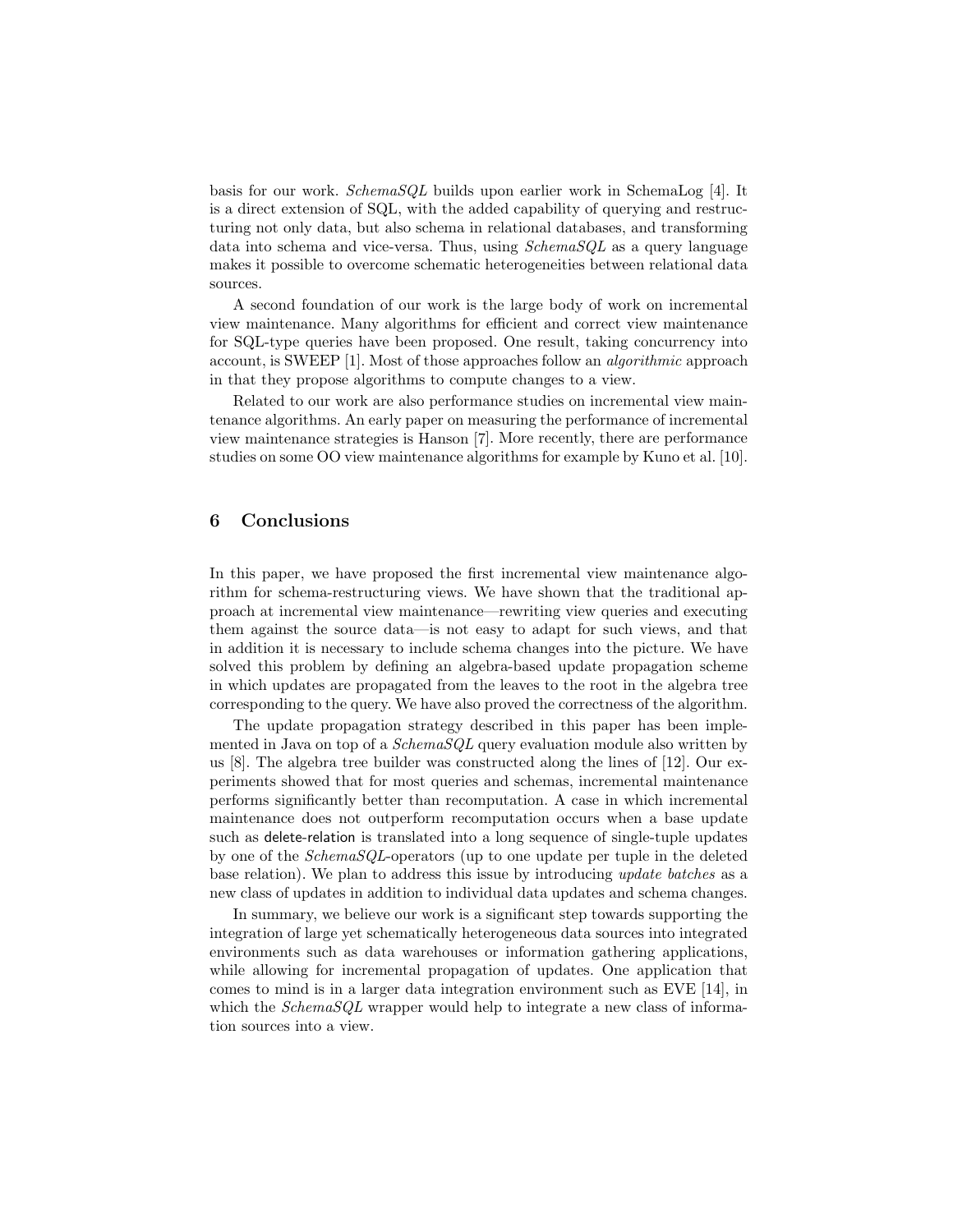- [1] D. Agrawal, A. El Abbadi, A. Singh, and T. Yurek. Efficient View Maintenance at Data Warehouses. In *Proceedings of SIGMOD*, pages 417–427, 1997.
- [2] W. Chen, M. Kifer, and D. Warren. Hilog as a platform for database languages.  $IEEE Data Eng. Bull., 12(3):37, September 1989.$
- [3] H. Garcia Molina, J. Hammer, K. Ireland, et al. Integrating and accessing heterogeneous information sources in TSIMMIS. In AAAI Spring Symposium on Information Gathering, 1995.
- [4] F. Gingras, L. Lakshmanan, I. N. Subramanian, et al. Languages for multidatabase interoperability. In Joan M. Peckman, editor, *Proceedings of SIGMOD*, pages 536-538, 1997.
- [5] T. Griffin and L. Libkin. Incremental Maintenance of Views with Duplicates. In Proceedings of SIGMOD, pages 328-339, 1995.
- [6] M. Gyssens, L. V. S. Lakshmanan, and I. N. Subramanian. Tables as a paradigm for querying and restructuring (extended abstract). In ACM, editor, *Proceedings* of ACM Symposium on Principles of Database Systems, volume 15, pages 93-103, New York, NY 10036, USA, 1996. ACM Press.
- [7] E. N. Hanson. A performance analysis of view materialization strategies. In Proceedings of SIGMOD, pages 440–453, 1987.
- [8] A. Koeller and E. A. Rundensteiner. Incremental Maintenance of Schema-Restructuring Views in SchemaSQL. Technical Report WPI-CS-TR-00-25, Worcester Polytechnic Institute, Dept. of Computer Science, January 2001. http://www.cs.wpi.edu/Resources/techreports.
- [9] R. Krishnamurthy, W. Litwin, and W. Kent. Language features for interoperability of databases with schematic discrepancies. SIGMOD Record (ACM Special Interest Group on Management of Data),  $20(2):40-49$ , June 1991.
- [10] H. A. Kuno and E. A. Rundensteiner. Incremental maintenance of materialized  $\omega$ bject-oriented views in *MultiView*: Strategies and performance evaluation. IEEE Transaction on Data and Knowledge Engineering,  $10(5)$ :768-792, Sept/Oct. 1998.
- [11] L. V. S. Lakshmanan, F. Sadri, and I. N. Subramanian. Schema $SQL A$  Language for Interoperability in Relational Multi-database Systems. In T. M. Vijayaraman et al., editors, *International Conference on Very Large Data Bases*, pages 239–250, Mumbai, India, Sept. 1996.
- [12] L. V. S. Lakshmanan, F. Sadri, and S. N. Subramanian. On Efficiently Implementing SchemaSQL on an SQL Database System. In International Conference on Very Large Data Bases, pages  $471-482$ , 1999.
- [13] R. J. Miller, Y. Ioannidis, and R. Ramakrishnan. The use of information capacity in schema integration and translation. In *International Conference on Very Large* Data Bases, pages 120–133, Dublin, Ireland, August 1993.
- [14] A. Nica, A. J. Lee, and E. A. Rundensteiner. The CVS Algorithm for View  $\frac{1}{2}$  A. Nicarregion in Evolvable Largo Scale Information Systems In EDBT<sup>1</sup>08.  $S_2$  Systems. In Evolvation in Eq. (1998) in Eq. (1998) in Eq. (1998) in Eq. (1998) in Eq. (1998) in Eq. (1998) in Eq. (1998) in Eq. (1998) in Eq. (1998) in Eq. (1998) in Eq. (1998) in Eq. (1998) in Eq. (1998) in Eq. (19 pages 359–373, 1998.<br>
[15] E. Pitoura, O. Bukhres, and A. Elmagarmid. Object orientation in multidatabase
- systems. ACM Computing Surveys,  $27(2)$ :141-195, June 1995.
- [16] X. Qian and G. Wiederhold. Incremental recomputation of active relational expressions. IEEE Transactions on Knowledge and Data Engineering (TKDE),  $3(3):337-341$ , September 1991.
- [17] M. Tork Roth, M. Arya, L. M. Haas, et al. The Garlic project. SIGMOD Record  $(ACM Special Interest Group on Management of Data), 25(2): 557 ff., 1996.$ (ACM  $\mathcal{L}$  is a set of  $\mathcal{L}$  interest  $\mathcal{L}$  interest  $\mathcal{L}$  is the Data of Data (1996).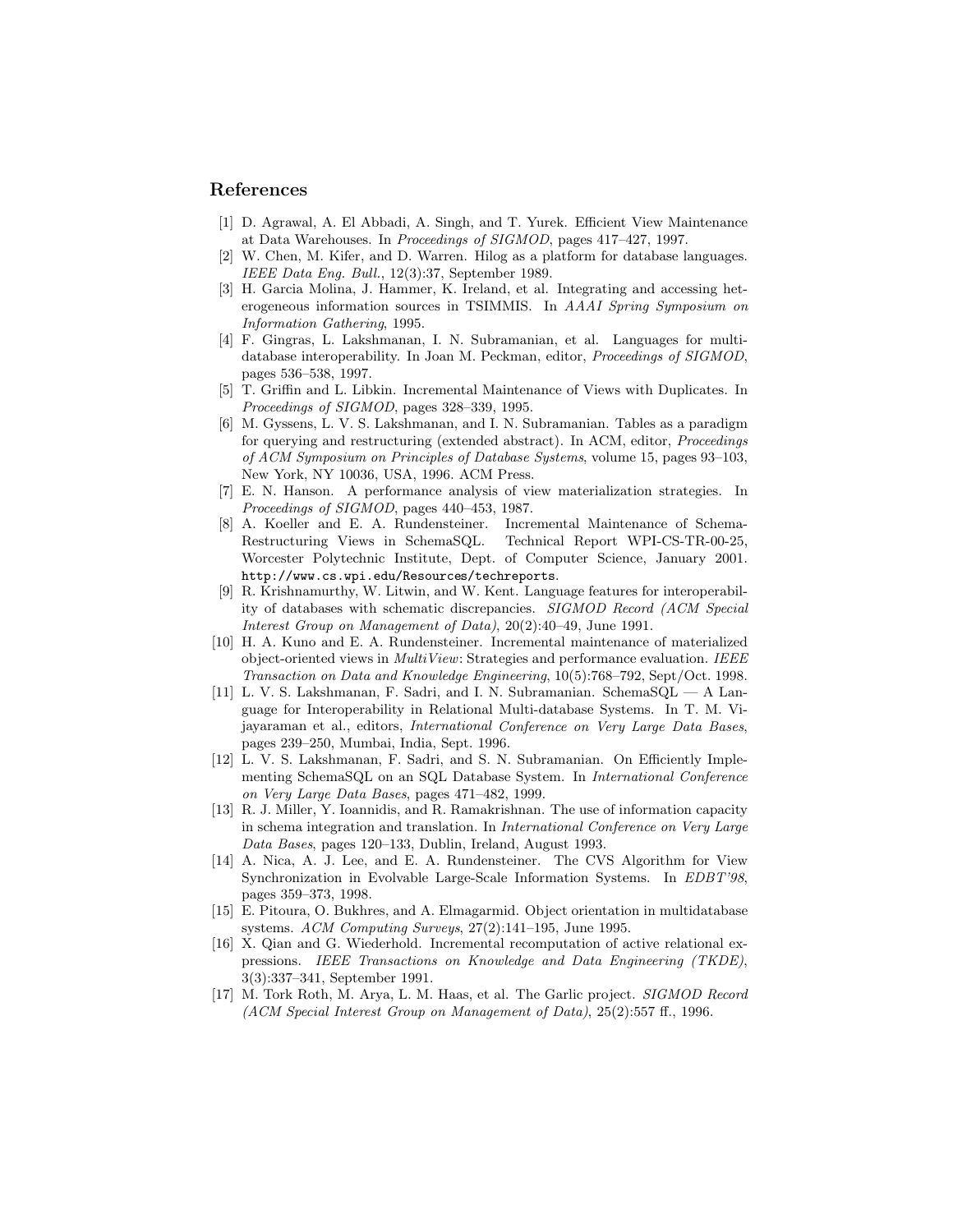| Input Change                                  | Conditions                                           | Propagation                                                                                                             |
|-----------------------------------------------|------------------------------------------------------|-------------------------------------------------------------------------------------------------------------------------|
| $add\text{-}tuple~(r,t)$                      | $\in R$<br>$t[a_1,\ldots,a_n,a_p]$                   | invalid view (key violation)                                                                                            |
|                                               | $t[a_p]\in A^*$                                      | update Q set $[t[a_p]$ ] = $t[a_d]$ where $a_1, \ldots, a_n = t[a_1, \ldots, a_n]$                                      |
|                                               | $t[a_1,\ldots,a_n] \in R$                            |                                                                                                                         |
|                                               | $t[a_p] \in A^*$                                     | insert into $Q$ $(a_1, , a_n, a_p)$ values $(a_1, , a_n, a_d)$                                                          |
|                                               | $t[a_1,\ldots,a_n] \notin R$                         |                                                                                                                         |
|                                               |                                                      |                                                                                                                         |
|                                               | $t[a_1,\ldots,a_n]\in R$<br>$t[a_p] \not\in A^*$     | $add\text{-}attribute(q_t[t_{ap}]),$<br>update Q set $[t[a_p]] = t[a_d]$ where $a_1, \ldots, a_n = t[a_1, \ldots, a_n]$ |
|                                               | $t[a_p] \notin A^*$                                  | $\mathit{add-attribute}(q, t[a_p]),$                                                                                    |
|                                               | $t[a_1,\ldots,a_n]\not\in R$                         | insert into $Q$ $(a_1, \ldots, a_n, a_p)$ values $(a_1, \ldots, a_n, a_d)$                                              |
| $delete\text{-}tuple (r, t)$                  | $t[a_p]$ exists in $R[a_p]$ exactly once             | $delete-attribute(q, t[a_p])$                                                                                           |
|                                               | $t[a_p]$ exists in $R[a_p]$ more than once           | Z<br>NULL where $a_1, \ldots, a_n = t[a_1, \ldots, a_n]$<br>$\texttt{[d}^{a}$ ate Q set $[t[a_p]$ ] =                   |
| $update\text{-}tuple \ (\boldsymbol{r},t,t')$ |                                                      | update Q set $[t[a_p]$ ] = $t[a_d]$                                                                                     |
|                                               | $t[a_1,\ldots,a_n,a_p]=t'[a_1,\ldots,a_n,a_p]$       | where $a_1, \ldots, a_n = t [a_1, \ldots, a_n]$                                                                         |
|                                               | $[t[a_1,\ldots,a_n,a_p] \neq t'[a_1,\ldots,a_n,a_p]$ | break down into (delete-tuple, add-tuple)                                                                               |
| $add-attribute(r, a)$                         |                                                      | $add\text{-}attribute(q,a)$                                                                                             |
| $delete-attribute(r, a)$                      | $a \in \{A_d, A_p\}$                                 | invalid view                                                                                                            |
|                                               | $a \notin \{A_d, A_p\}$                              | $\emph{delete-attribute}(q,a)$                                                                                          |
| $\emph{remainder-attribute}(r,a,a')$          | $ a = A_d$                                           | $\text{UNFOLD}_{a_p,a} \Longrightarrow \text{UNFOLD}_{a_p,a'}$                                                          |
|                                               | $a = A_p$                                            | $\mathrm{U}\textsc{NPOLO}_{a,a_d}(R) \Longrightarrow \mathrm{U}\textsc{NPOLO}_{a',a_d}(R)$                              |
|                                               | $a \not\in \{A_d, A_p\}$                             | $rename-attribute(q,a,a^{\prime}% (d-1)+q^{\prime},$                                                                    |
| $delete$ -relation $(r)$                      |                                                      | $delete\text{-}relation(q)$                                                                                             |
| $\emph{remainder-relation}(n,n)$              |                                                      | $U{\rm NFOLD}_{ap,ad}(N) \implies U{\rm NFOLD}_{ap,ad}(N')$ (renaming the input rela-                                   |
|                                               |                                                      | tion)                                                                                                                   |
|                                               |                                                      |                                                                                                                         |

 $^{-2}{\rm if}$  this update leads to a tuple with all NULL-values, the tuple must be deleted. 2if this update leads to a tuple with all NULL-values, the tuple must be deleted.

 $\mathbf{Fig. 5.}$  Propagation Rules for  $\mathbf{Q}\text{=} \text{UNFOLD}_{a_p,a_d}(R)$ Fig. 5. Propagation Rules for  $Q=$  UNFOLD $_{a_p,a_d}(R)$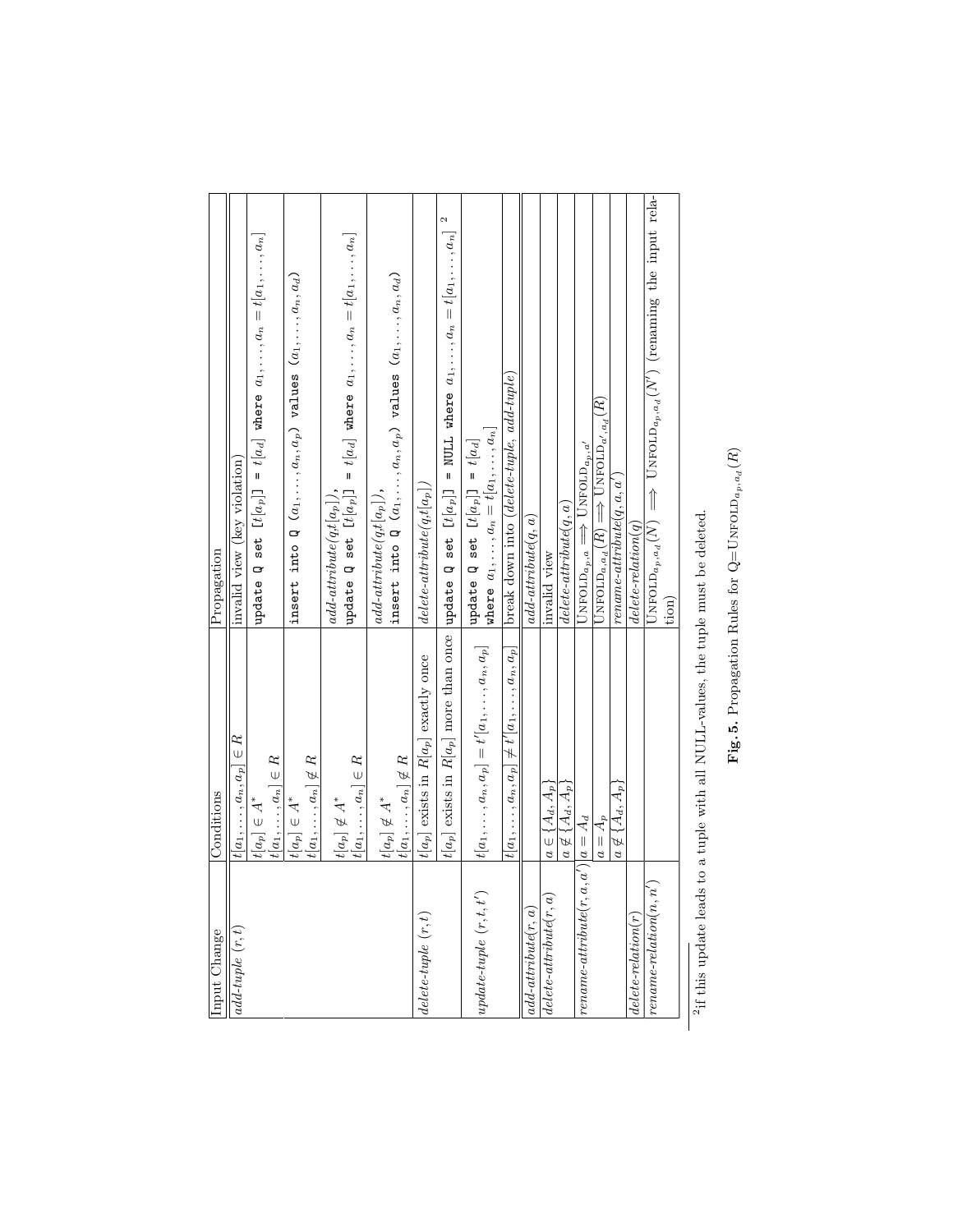| Input Change                                                              | Conditions and Variable Binding                                                    | Propagation                                                                                   |
|---------------------------------------------------------------------------|------------------------------------------------------------------------------------|-----------------------------------------------------------------------------------------------|
|                                                                           |                                                                                    | for $i := 1$ . $k$                                                                            |
| $add\text{-}\mathit{tuple}\ (r,t)$                                        | $(A^*=\{a^*_1,\ldots,a^*_k\},k\leftarrow  A^* )$                                   | insert into Q                                                                                 |
|                                                                           |                                                                                    | values $(a_1,\ldots,a_n,a_i^*,t[a_i^*])$                                                      |
|                                                                           |                                                                                    | delete from Q                                                                                 |
| $delete\text{-}tuple (r, t)$                                              |                                                                                    | where $a_1, \ldots, a_n = t[a_1, \ldots, a_n]$                                                |
|                                                                           |                                                                                    | update Q set $a_d =$                                                                          |
| $update\text{-}tuple \ (\boldsymbol{r}, \boldsymbol{t}, \boldsymbol{t}')$ | $A \in A^*$ ; set $t[a]$ to a value c                                              | where $a_1, \ldots, a_n = t[a_1, \ldots, a_n]$ and                                            |
|                                                                           |                                                                                    | $a_p = a$                                                                                     |
|                                                                           | $A \notin A^*$ ; set $t[a]$ from a value b to alupdate Q set $a = c$ where $a = b$ |                                                                                               |
|                                                                           | value c                                                                            |                                                                                               |
|                                                                           |                                                                                    | foreach tuple $u \in R$                                                                       |
| $add\text{-}attribute(r, a)$                                              | $A\in A^{*3}$                                                                      | insert into Q $(a_1, \ldots, a_n, a_p, a_d)$                                                  |
|                                                                           |                                                                                    | values $(u[a_1, \ldots, a_n], a, \text{NUL})$                                                 |
|                                                                           | $A\not\in A^*$                                                                     | $add\text{-}attribute(q, a)$                                                                  |
| $delete-attribute(r, a)$                                                  | $A\in A^*$                                                                         | delete from Q where<br>$a_p$<br>$\parallel$<br>$\alpha$                                       |
|                                                                           | $A\not\in A^*$                                                                     | $delete-attribute(q, a)$                                                                      |
| $\mathit{remove-attribute}(r,a,a') A \in A^*$                             |                                                                                    | update Q set $a_p = a'$ where $a_p$<br>.<br>II<br>$\mathbf{c}$                                |
|                                                                           | $A\not\in A^*$                                                                     | $\emph{rename-attribute}(q,a,a')$                                                             |
| $\textit{delete-relation}(r)$                                             |                                                                                    | $delete-relation(q)$                                                                          |
| $\emph{rename-relation}(n,n')$                                            |                                                                                    | ${\rm Fol}_{{\rm D}{\rm D}\, a_p, a_d}(N) \Longrightarrow {\rm Fol}_{{\rm D}\, a_p, a_d}(N')$ |
|                                                                           |                                                                                    |                                                                                               |

3Note  $_{\rm{that}}$ the decision whether a new attribute should be a member of  $a_1, \ldots, a_n$ can only a<br>a made  $\rm \dot{A}$ evaluating the view query.

Fig. ္ Propagation Rules for ျ  ${\rm FOLD}_{ap,aa,d^{\ast}A^{\ast}}(R)$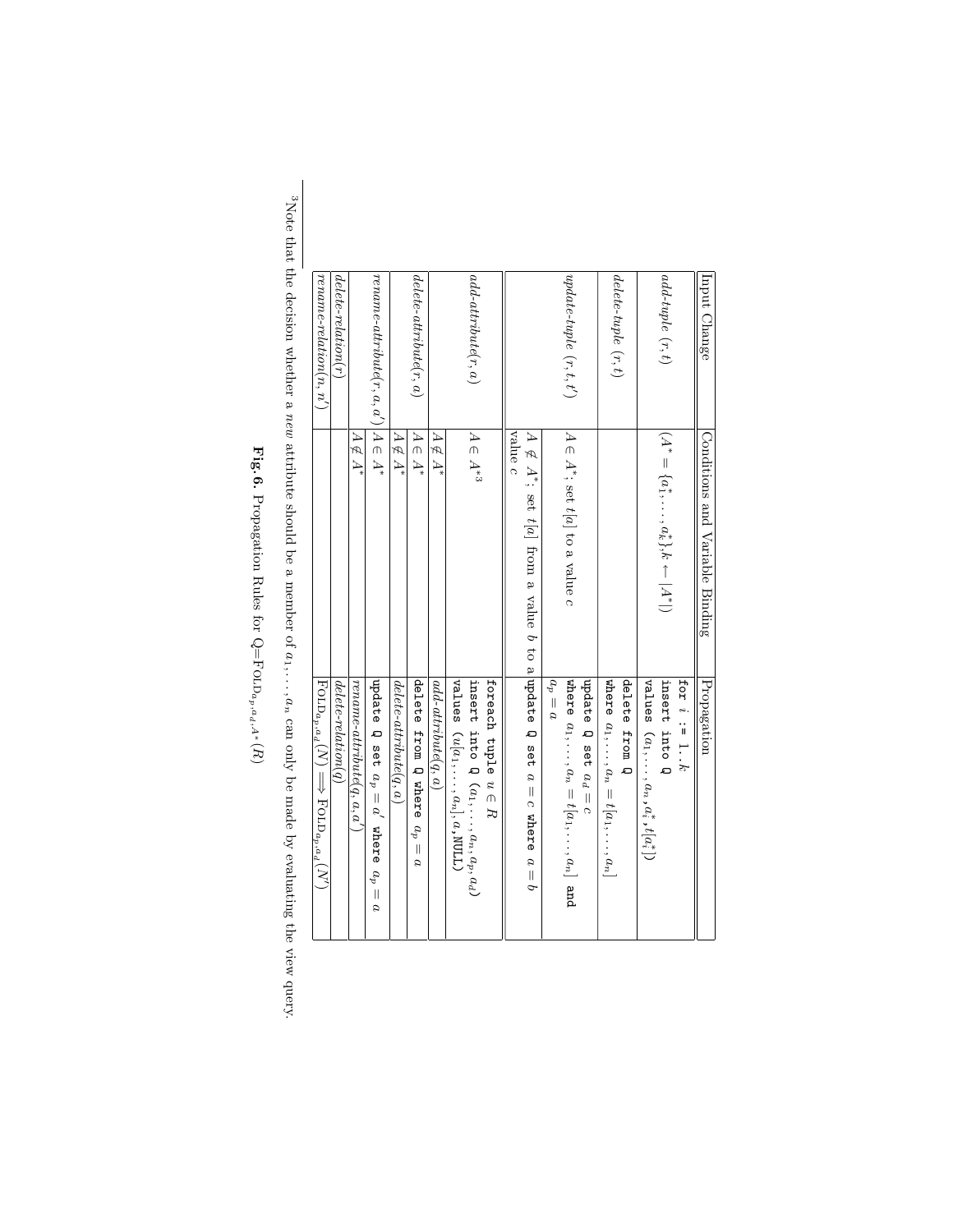| Input Change                                                                                 | Conditions                                          | Propagation                                                                                                                    |
|----------------------------------------------------------------------------------------------|-----------------------------------------------------|--------------------------------------------------------------------------------------------------------------------------------|
| $add\text{-}tuple (r, t)$                                                                    | $t[a_p] \not\in A^*$                                | with schema $(S_R\backslash R.A_p)$ ;<br>values $(t[a_1,\ldots,a_n])$<br>$add-reletation$ $[t a_p]$<br>insert into $[t[a_p]$ ] |
|                                                                                              | $t[a_p]\in A^*$                                     | values $(t[a_1,\ldots,a_n])$<br>insert into $[t[a_p]]$                                                                         |
| $delete-tuple(r,t)$                                                                          | $t[a_p]$ exists in $R[a_p]$ exactly once            | delete-relation $[t a_p]$ ]                                                                                                    |
|                                                                                              | $t[a_p]$ exists in $R[a_p]$ more than once          | where $a_1, \ldots, a_n = t [a_1, \ldots, a_n]$<br>delete from $[t a_p]$ ]                                                     |
| $\vert update\text{-}tuple\ (r,t,t')$                                                        | $t[a_1,\ldots,a_n,a_p]=t'[a_1,\ldots,a_n,a_p]$      | update $[t[a_p]$ ] set $[a_d]$ = $t[a_d]$<br>where $a_1, \ldots, a_n = t[a_1, \ldots, a_n]$                                    |
|                                                                                              | $t[a_1,\ldots,a_n,a_p] \neq t'[a_1,\ldots,a_n,a_p]$ | break down into (delete-tuple, add-tuple)                                                                                      |
| $ add\text{-}attribute(r, a) $                                                               |                                                     | $\forall q \in \{q_1 \dots q_n\} : \textit{add-attribute}(q,a)$                                                                |
| $\label{def:def} \begin{array}{ll} \hspace{-5mm} \textit{delete-attribute}(r,a) \end{array}$ | $a = A_p$                                           | invalid view                                                                                                                   |
|                                                                                              | $a \neq A_p$                                        | $\forall q \in \{q_1 \dots q_n\} : \mathit{delete-attribute}(q,a)^4$                                                           |
| $ remainder\text{-}attribute(r, a, a') a = A_p$                                              | $a \neq A_p$                                        | $\forall q \in \{q_1 \dots q_n\}$ : rename-attribute( $q, a, a'$ )<br>$\text{Strn}_a(R) \Longrightarrow \text{Strn}_{a'}(R)$   |
| $delete-relation(r)$                                                                         |                                                     | $\forall q \in \{q_1 \dots q_n\} : \textit{delete-relation}(q)$                                                                |
| $ $ rename-relation $(n, n')$                                                                |                                                     | $\operatorname{Schr}_{a_p}(N) \Longrightarrow \operatorname{Schr}_{a_p}(N')$                                                   |
|                                                                                              |                                                     |                                                                                                                                |

 $^{-4}$  If this update leads to a tuple with all NULL-values in an output relation, the tuple must be deleted. 4If this update leads to a tuple with all NULL-values in an output relation, the tuple must be deleted.

Fig. 7. Propagation Rules for  $\mathbf{Q}\text{=} \text{SPLIT}_{a_p}(R)$ **Fig. 7.** Propagation Rules for  $Q=$ SPLIT $_{a_p}(R)$